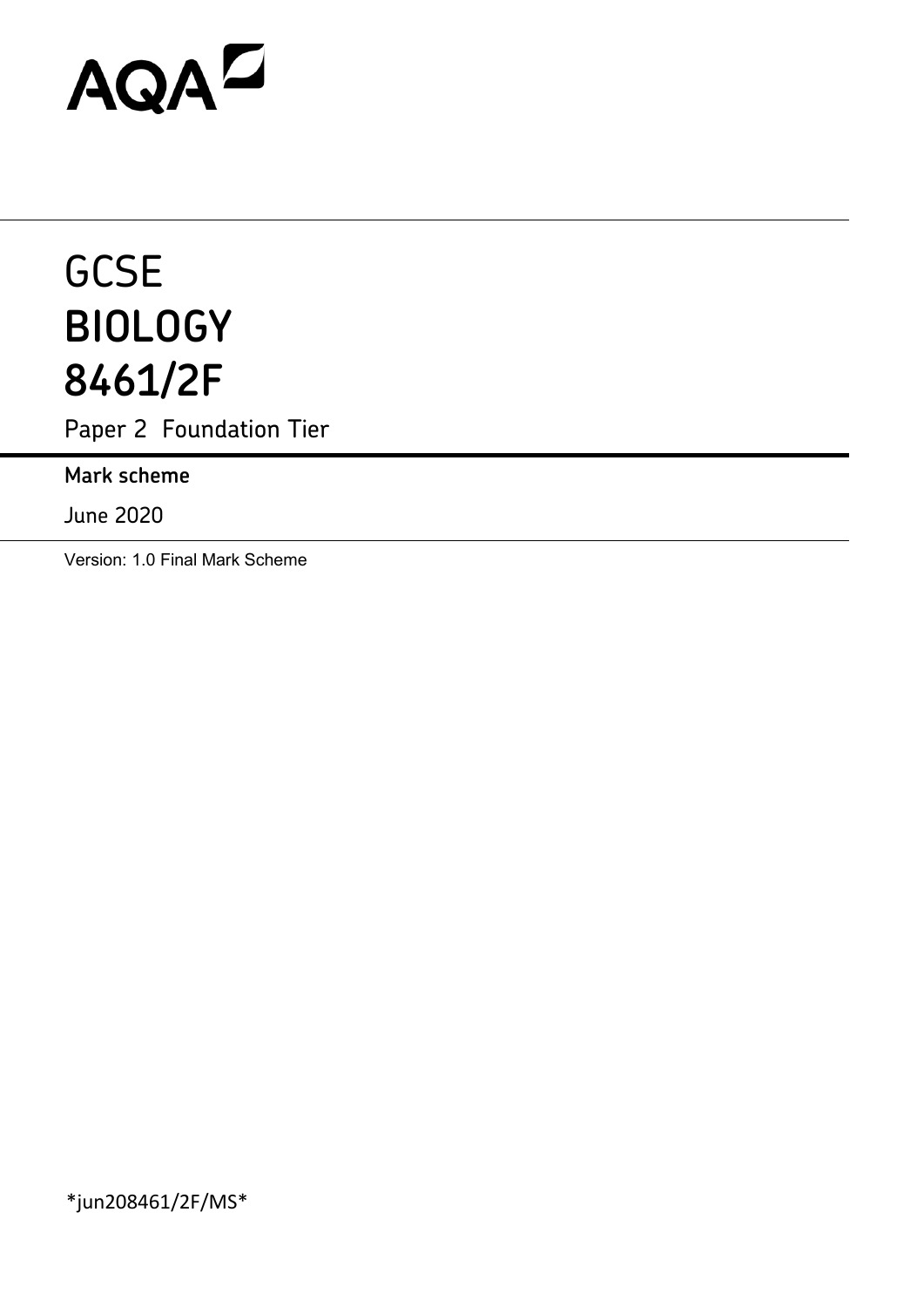Mark schemes are prepared by the Lead Assessment Writer and considered, together with the relevant questions, by a panel of subject teachers. This mark scheme includes any amendments made at the standardisation events which all associates participate in and is the scheme which was used by them in this examination. The standardisation process ensures that the mark scheme covers the students' responses to questions and that every associate understands and applies it in the same correct way. As preparation for standardisation each associate analyses a number of students' scripts. Alternative answers not already covered by the mark scheme are discussed and legislated for. If, after the standardisation process, associates encounter unusual answers which have not been raised they are required to refer these to the Lead Examiner.

It must be stressed that a mark scheme is a working document, in many cases further developed and expanded on the basis of students' reactions to a particular paper. Assumptions about future mark schemes on the basis of one year's document should be avoided; whilst the guiding principles of assessment remain constant, details will change, depending on the content of a particular examination paper.

Further copies of this mark scheme are available from aqa.org.uk

#### **Copyright information**

AQA retains the copyright on all its publications. However, registered schools/colleges for AQA are permitted to copy material from this booklet for their own internal use, with the following important exception: AQA cannot give permission to schools/colleges to photocopy any material that is acknowledged to a third party even for internal use within the centre.

Copyright © 2020 AQA and its licensors. All rights reserved.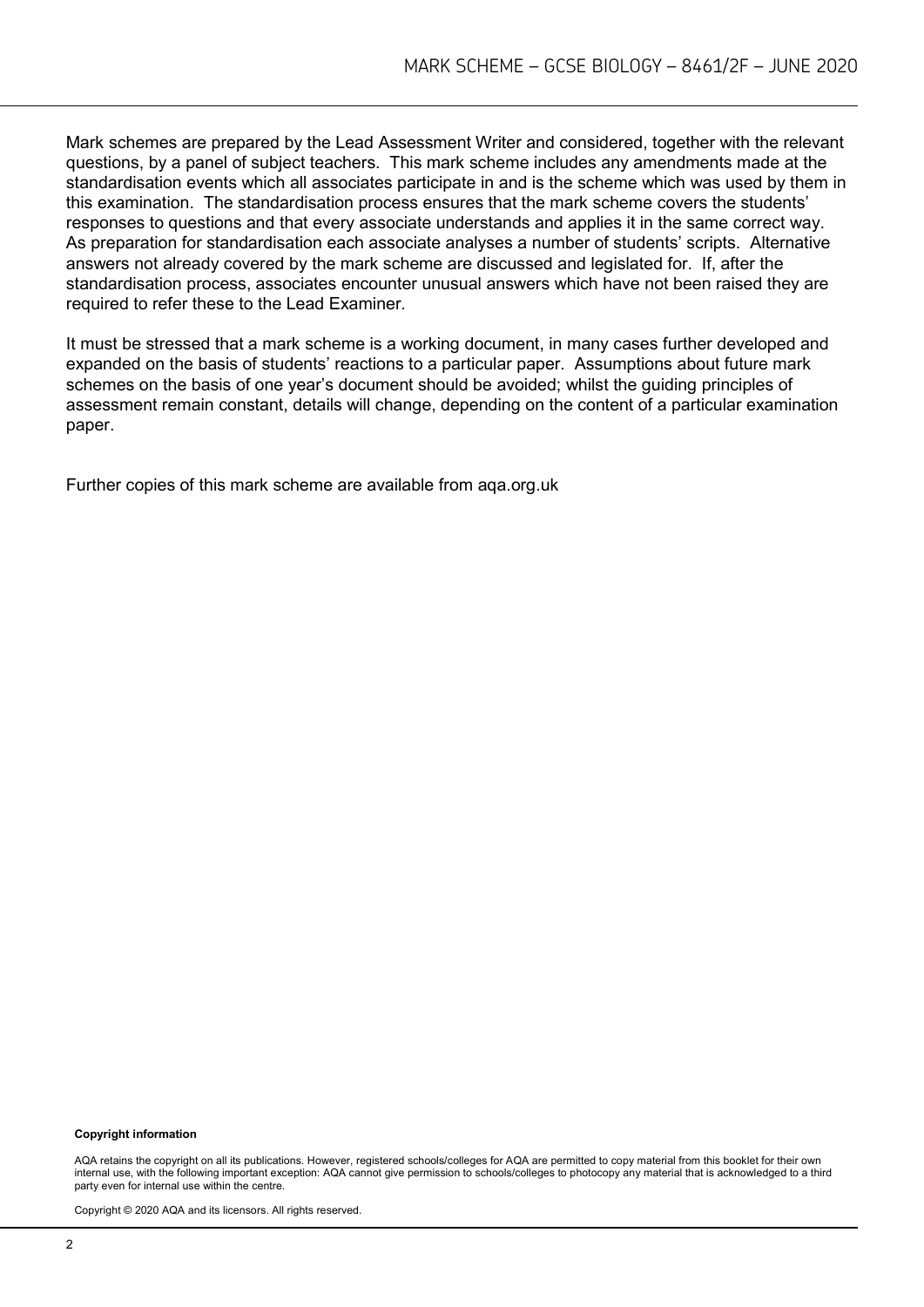# Level of response marking instructions

Level of response mark schemes are broken down into levels, each of which has a descriptor. The descriptor for the level shows the average performance for the level. There are marks in each level.

Before you apply the mark scheme to a student's answer read through the answer and annotate it (as instructed) to show the qualities that are being looked for. You can then apply the mark scheme.

# Step 1 Determine a level

Start at the lowest level of the mark scheme and use it as a ladder to see whether the answer meets the descriptor for that level. The descriptor for the level indicates the different qualities that might be seen in the student's answer for that level. If it meets the lowest level then go to the next one and decide if it meets this level, and so on, until you have a match between the level descriptor and the answer. With practice and familiarity you will find that for better answers you will be able to quickly skip through the lower levels of the mark scheme.

When assigning a level you should look at the overall quality of the answer and not look to pick holes in small and specific parts of the answer where the student has not performed quite as well as the rest. If the answer covers different aspects of different levels of the mark scheme you should use a best fit approach for defining the level and then use the variability of the response to help decide the mark within the level, ie if the response is predominantly level 3 with a small amount of level 4 material it would be placed in level 3 but be awarded a mark near the top of the level because of the level 4 content.

## Step 2 Determine a mark

Once you have assigned a level you need to decide on the mark. The descriptors on how to allocate marks can help with this. The exemplar materials used during standardisation will help. There will be an answer in the standardising materials which will correspond with each level of the mark scheme. This answer will have been awarded a mark by the Lead Examiner. You can compare the student's answer with the example to determine if it is the same standard, better or worse than the example. You can then use this to allocate a mark for the answer based on the Lead Examiner's mark on the example.

You may well need to read back through the answer as you apply the mark scheme to clarify points and assure yourself that the level and the mark are appropriate.

Indicative content in the mark scheme is provided as a guide for examiners. It is not intended to be exhaustive and you must credit other valid points. Students do not have to cover all of the points mentioned in the Indicative content to reach the highest level of the mark scheme.

An answer which contains nothing of relevance to the question must be awarded no marks.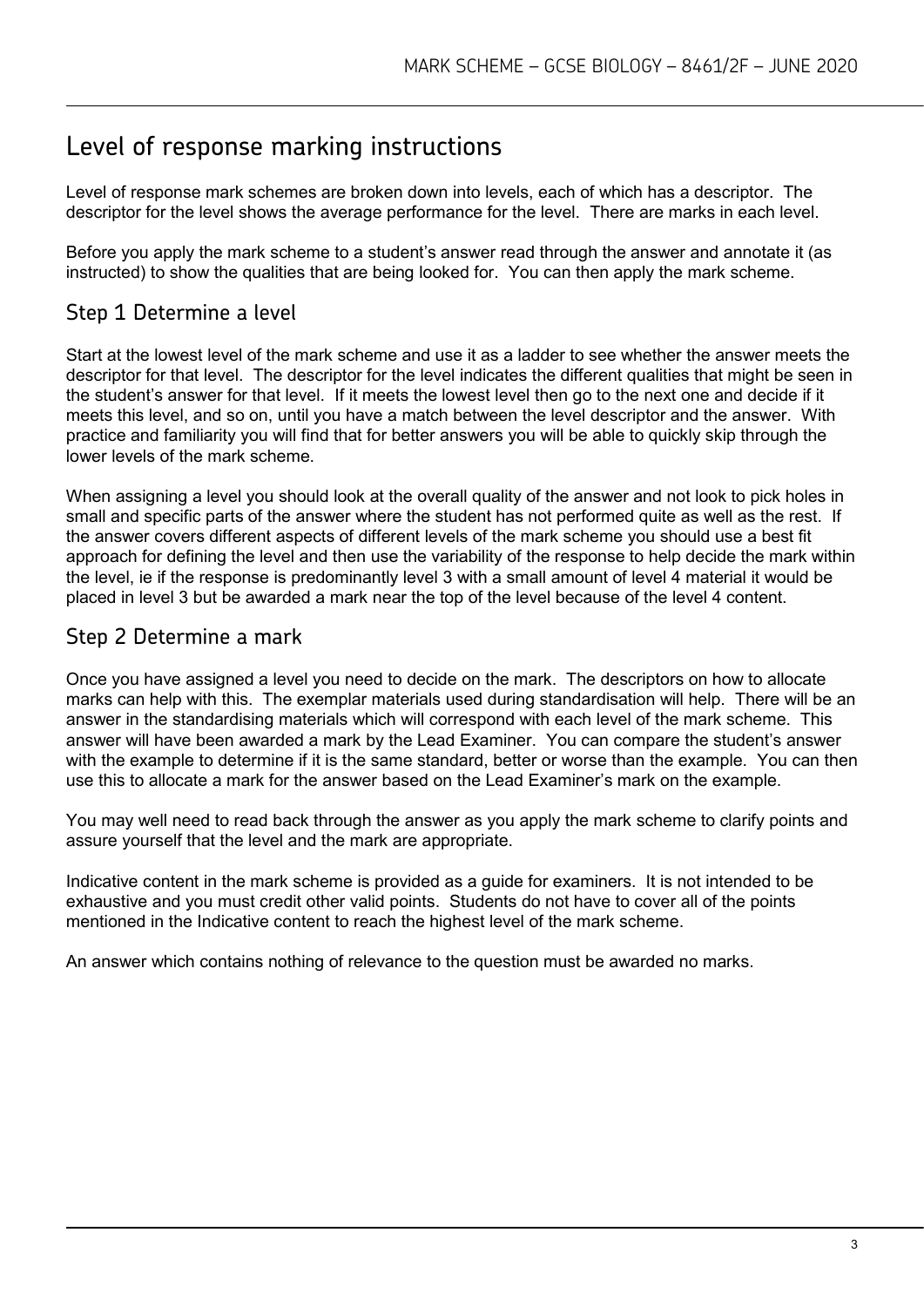# Information to Examiners

# 1. General

The mark scheme for each question shows:

- the marks available for each part of the question
- the total marks available for the question
- the typical answer or answers which are expected
- extra information to help the Examiner make his or her judgement
- the Assessment Objectives, level of demand and specification content that each question is intended to cover.

The extra information is aligned to the appropriate answer in the left-hand part of the mark scheme and should only be applied to that item in the mark scheme.

At the beginning of a part of a question a reminder may be given, for example: where consequential marking needs to be considered in a calculation; or the answer may be on the diagram or at a different place on the script.

In general the right-hand side of the mark scheme is there to provide those extra details which confuse the main part of the mark scheme yet may be helpful in ensuring that marking is straightforward and consistent.

# 2. Emboldening and underlining

- **2.1** In a list of acceptable answers where more than one mark is available 'any **two** from' is used, with the number of marks emboldened. Each of the following bullet points is a potential mark.
- **2.2** A bold **and** is used to indicate that both parts of the answer are required to award the mark.
- **2.3** Alternative answers acceptable for a mark are indicated by the use of **or**. Different terms in the mark scheme are shown by a / ; eg allow smooth / free movement.
- **2.4** Any wording that is underlined is essential for the marking point to be awarded.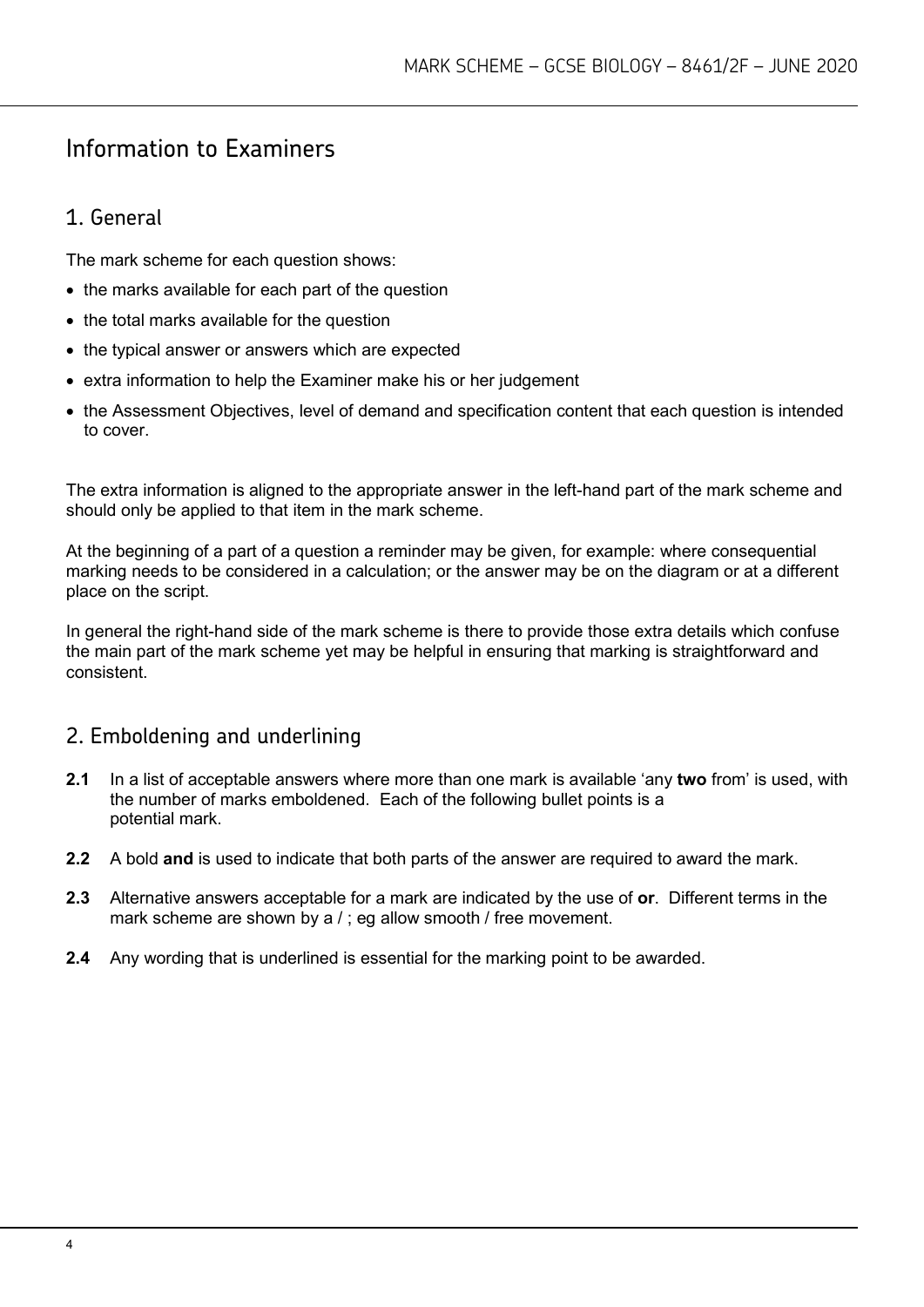### 3. Marking points

#### **3.1 Marking of lists**

This applies to questions requiring a set number of responses, but for which students have provided extra responses. The general principle to be followed in such a situation is that 'right + wrong = wrong'.

Each error/contradiction negates each correct response. So, if the number of error/contradictions equals or exceeds the number of marks available for the question, no marks can be awarded.

However, responses considered to be neutral (indicated as \* in example 1) are not penalised.

Example 1: What is the pH of an acidic solution?

| <b>Student</b> | <b>Response</b> | Marks<br>awarded |
|----------------|-----------------|------------------|
|                | green, 5        |                  |
| 2              | red*, 5         |                  |
| 3              | red*, 8         |                  |

Example 2: Name two planets in the solar system.

| Student | <b>Response</b>     | <b>Marks awarded</b> |
|---------|---------------------|----------------------|
|         | Neptune, Mars, Moon |                      |
| 2       | Neptune, Sun, Mars, | 0                    |
|         | Moon                |                      |

#### **3.2 Use of chemical symbols/formulae**

If a student writes a chemical symbol/formula instead of a required chemical name, full credit can be given if the symbol/formula is correct and if, in the context of the question, such action is appropriate.

#### **3.3 Marking procedure for calculations**

Marks should be awarded for each stage of the calculation completed correctly, as students are instructed to show their working. Full marks can, however, be given for a correct numerical answer, without any working shown.

#### **3.4 Interpretation of 'it'**

Answers using the word 'it' should be given credit only if it is clear that the 'it' refers to the correct subject.

**[2 marks]**

**[1 mark]**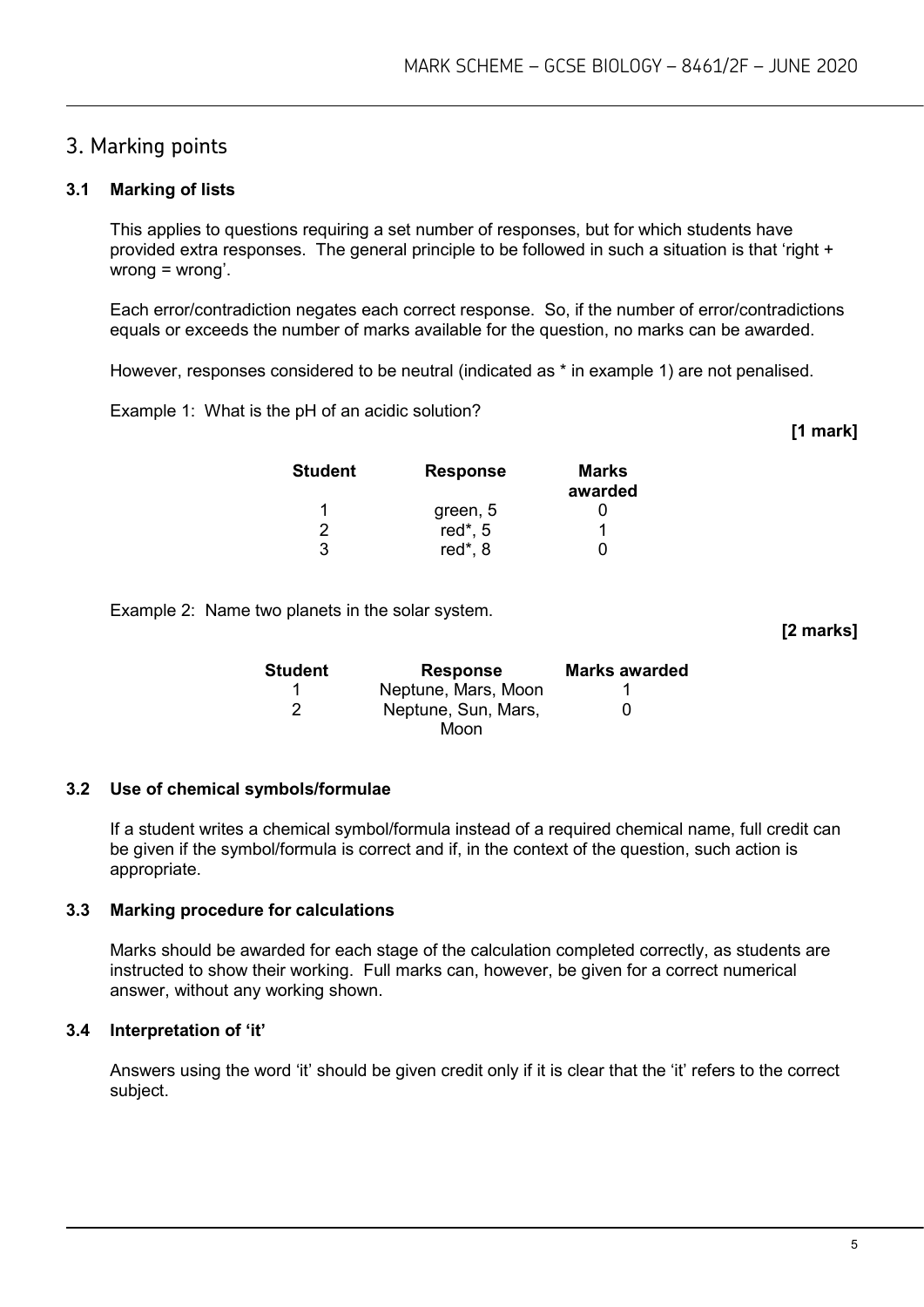#### **3.5 Errors carried forward**

Any error in the answers to a structured question should be penalised once only.

Papers should be constructed in such a way that the number of times errors can be carried forward is kept to a minimum. Allowances for errors carried forward are most likely to be restricted to calculation questions and should be shown by the abbreviation ecf in the marking scheme.

#### **3.6 Phonetic spelling**

The phonetic spelling of correct scientific terminology should be credited **unless** there is a possible confusion with another technical term.

#### **3.7 Brackets**

(…..) are used to indicate information which is not essential for the mark to be awarded but is included to help the examiner identify the sense of the answer required.

#### **3.8 Allow**

In the mark scheme additional information, 'allow' is used to indicate creditworthy alternative answers.

#### **3.9 Ignore**

Ignore is used when the information given is irrelevant to the question or not enough to gain the marking point. Any further correct amplification could gain the marking point.

#### **3.10 Do not accept**

Do **not** accept means that this is a wrong answer which, even if the correct answer is given as well, will still mean that the mark is not awarded.

#### 4. Level of response marking instructions

Extended response questions are marked on level of response mark schemes.

- Level of response mark schemes are broken down into levels, each of which has a descriptor.
- The descriptor for the level shows the average performance for the level.
- There are two marks in each level.

Before you apply the mark scheme to a student's answer, read through the answer and annotate it (as instructed) to show the qualities that are being looked for. You can then apply the mark scheme.

#### **Step 1: Determine a level**

Start at the lowest level of the mark scheme and use it as a ladder to see whether the answer meets the descriptor for that level. The descriptor for the level indicates the different qualities that might be seen in the student's answer for that level. If it meets the lowest level then go to the next one and decide if it meets this level, and so on, until you have a match between the level descriptor and the answer.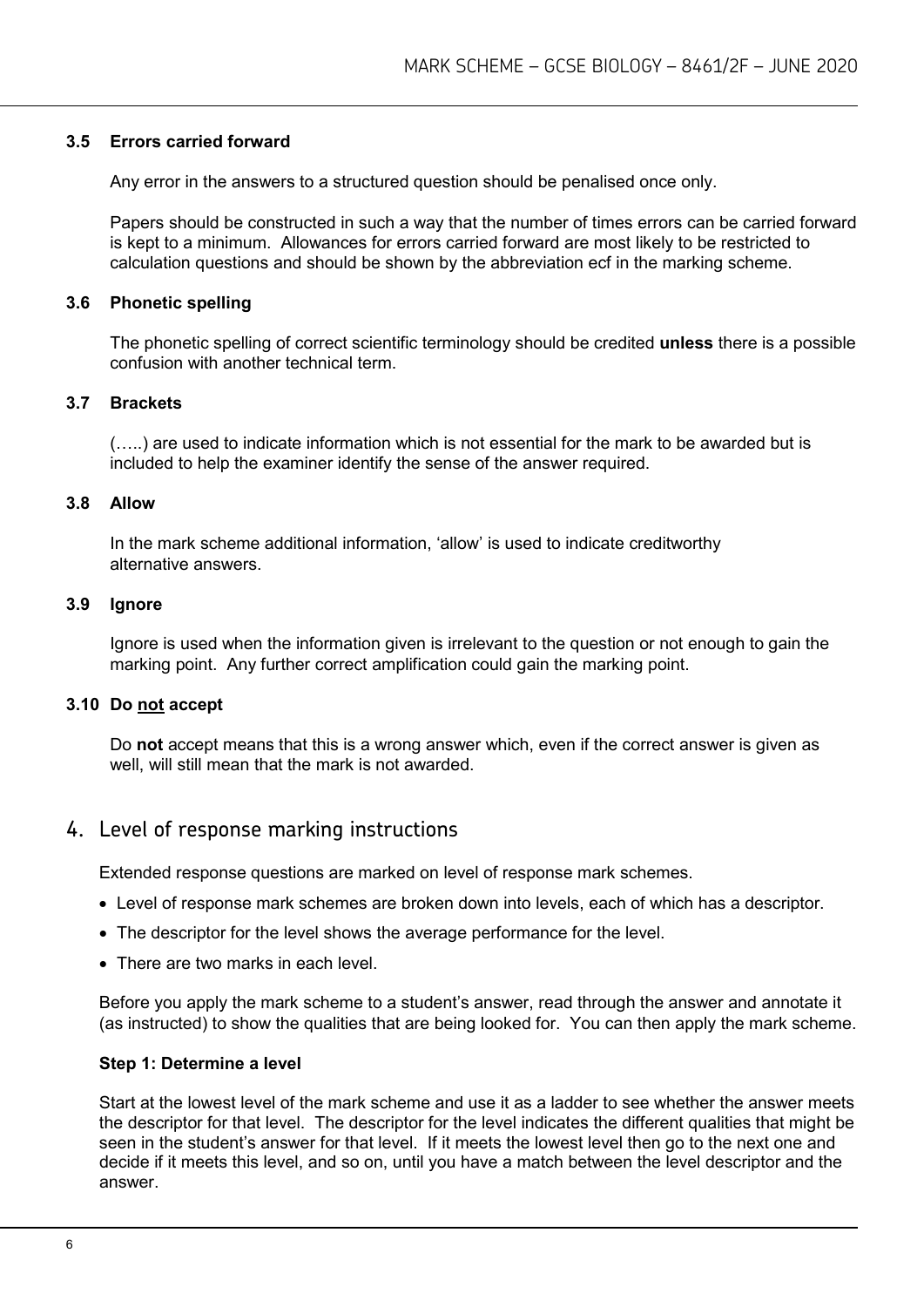When assigning a level you should look at the overall quality of the answer. Do **not** look to penalise small and specific parts of the answer where the student has not performed quite as well as the rest. If the answer covers different aspects of different levels of the mark scheme you should use a best fit approach for defining the level.

Use the variability of the response to help decide the mark within the level, ie if the response is predominantly level 2 with a small amount of level 3 material it would be placed in level 2 but be awarded a mark near the top of the level because of the level 3 content.

#### **Step 2: Determine a mark**

Once you have assigned a level you need to decide on the mark. The descriptors on how to allocate marks can help with this.

The exemplar materials used during standardisation will help. There will be an answer in the standardising materials which will correspond with each level of the mark scheme. This answer will have been awarded a mark by the Lead Examiner. You can compare the student's answer with the example to determine if it is the same standard, better or worse than the example. You can then use this to allocate a mark for the answer based on the Lead Examiner's mark on the example.

You may well need to read back through the answer as you apply the mark scheme to clarify points and assure yourself that the level and the mark are appropriate.

Indicative content in the mark scheme is provided as a guide for examiners. It is not intended to be exhaustive and you must credit other valid points. Students do **not** have to cover all of the points mentioned in the indicative content to reach the highest level of the mark scheme.

You should ignore any irrelevant points made. However, full marks can be awarded only if there are no incorrect statements that contradict a correct response.

An answer which contains nothing of relevance to the question must be awarded no marks.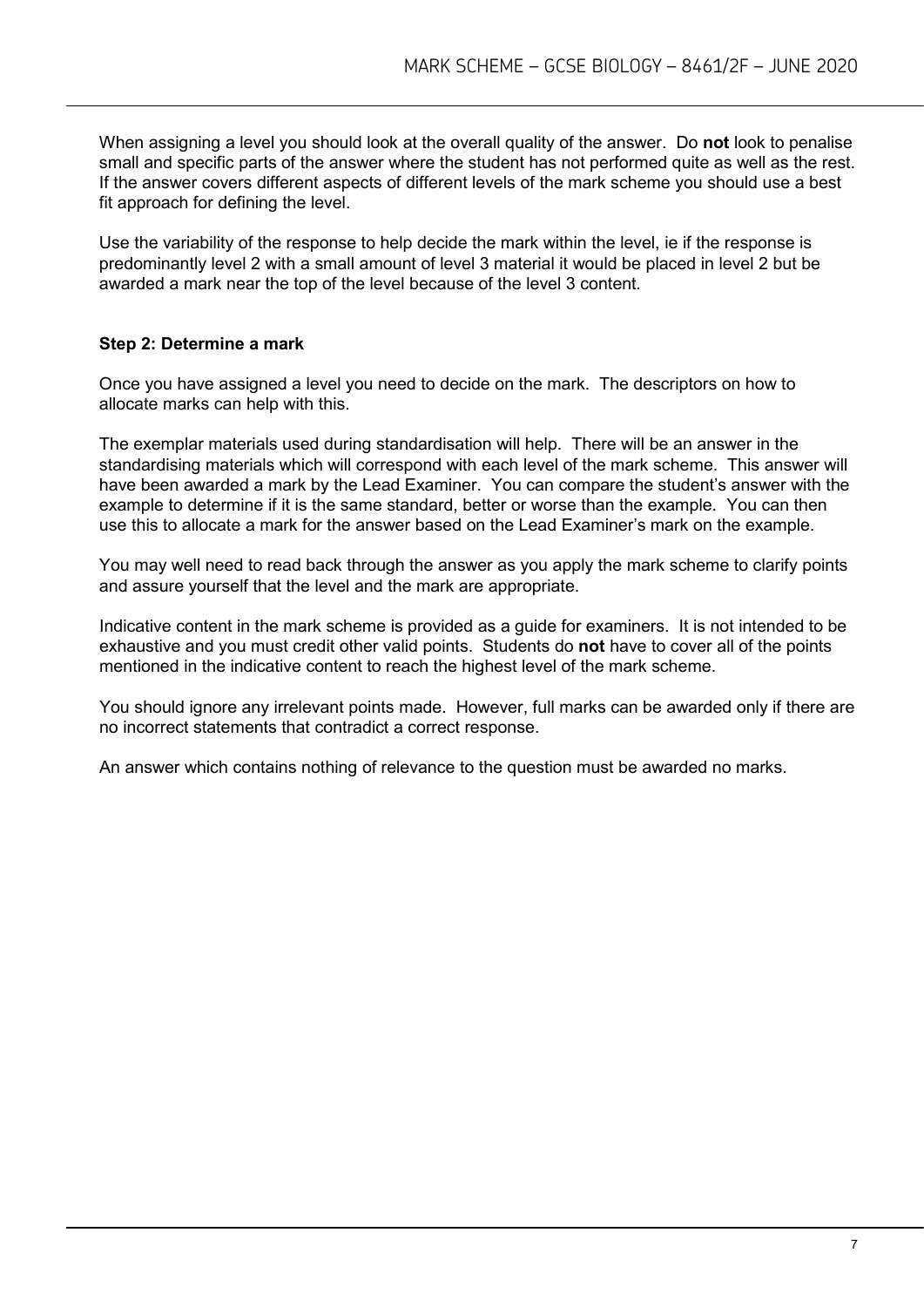| Question     | <b>Answers</b>                                                                                              | <b>Extra information</b>                                                               | <b>Mark</b>  | <b>AO</b> /<br>Spec. Ref.             |
|--------------|-------------------------------------------------------------------------------------------------------------|----------------------------------------------------------------------------------------|--------------|---------------------------------------|
| 01.1         | 3                                                                                                           |                                                                                        | 1            | AO <sub>2</sub><br>4.7.4.1<br>4.7.4.2 |
| 01.2         | Organism<br>Chicken<br>Dog<br>Wheat<br>additional line from a box on the left negates the mark for that box | <b>Description</b><br>Herbivore<br>Producer<br>Secondary consumer<br>Tertiary consumer | 3            | AO <sub>2</sub><br>4.7.4.1            |
| 01.3         | photosynthesis                                                                                              |                                                                                        | 1            | AO <sub>1</sub><br>4.7.2.1            |
| 01.4         | the dog produces waste in<br>faeces                                                                         |                                                                                        | 1            | AO <sub>2</sub><br>4.7.4.3            |
| 01.5         |                                                                                                             |                                                                                        | 1            | AO <sub>2</sub><br>4.7.4.2            |
| 01.6         | farming cows needs more land<br>than farming insects                                                        |                                                                                        | $\mathbf{1}$ | AO <sub>3</sub><br>4.7.3.4            |
|              | fewer cows being farmed will<br>slow down global warming                                                    |                                                                                        | 1            | AO <sub>3</sub><br>4.7.3.5            |
| <b>Total</b> |                                                                                                             |                                                                                        | 9            |                                       |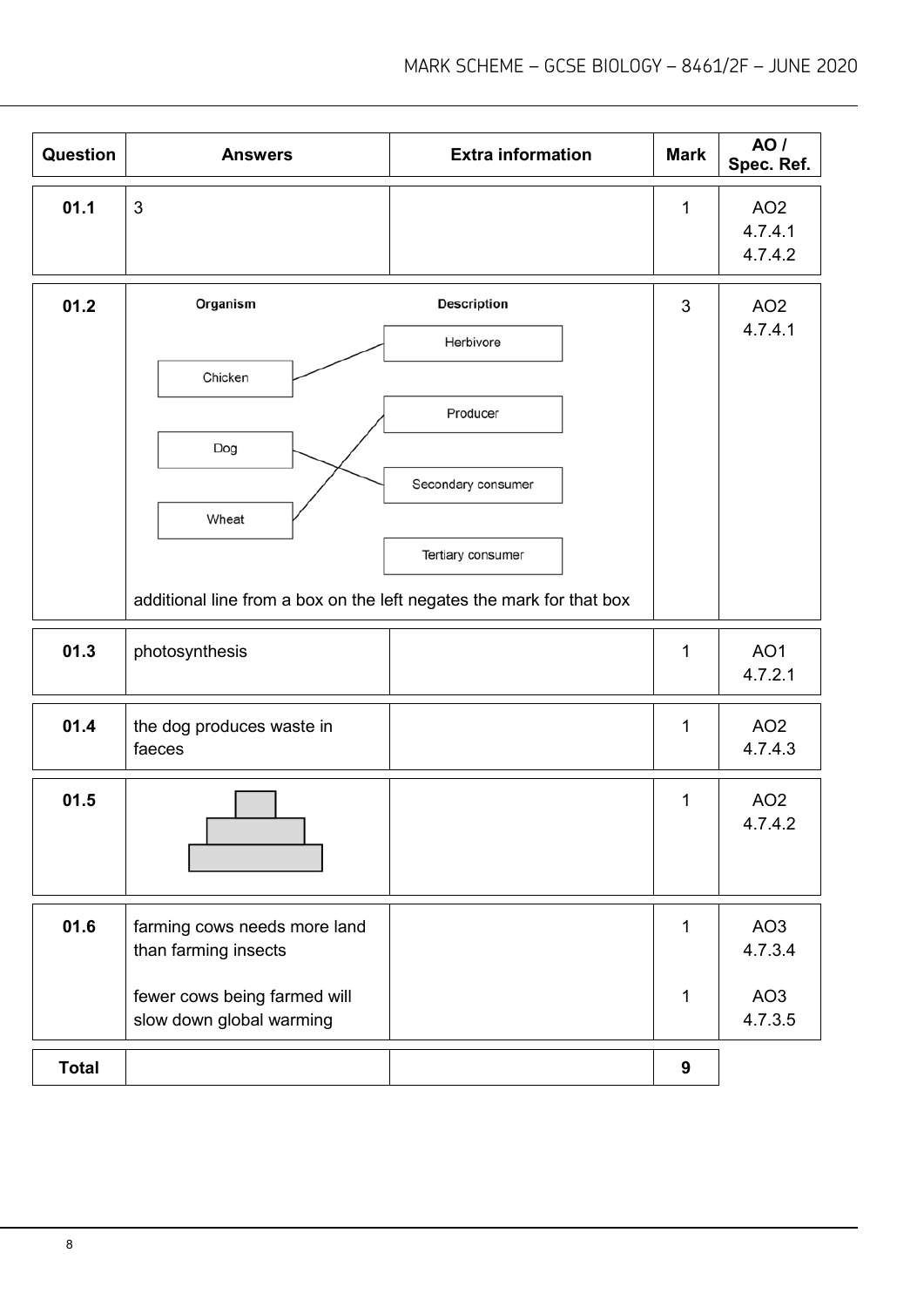| Question     | <b>Answers</b>                                                     | <b>Extra information</b>                                                                                                           | <b>Mark</b>    | AO /<br>Spec. Ref.                             |
|--------------|--------------------------------------------------------------------|------------------------------------------------------------------------------------------------------------------------------------|----------------|------------------------------------------------|
| 02.1         | put all the dishes the same<br>distance from the radiator          |                                                                                                                                    | $\mathbf{1}$   | AO <sub>3</sub><br>4.5.4.1<br>RPA8             |
|              | use equal numbers of seedlings<br>in each dish                     |                                                                                                                                    | 1              |                                                |
| 02.2         | the height of the seedlings                                        |                                                                                                                                    | $\mathbf{1}$   | AO <sub>1</sub><br>4.5.4.1<br>RPA <sub>8</sub> |
| 02.3         | any two from:<br>• light<br>• water<br>• mineral(s) / ions / salts | allow nitrate / magnesium /<br>nitrogen / nutrients<br>allow space<br>ignore food<br>ignore carbon dioxide / oxygen<br>ignore heat | $\overline{2}$ | AO <sub>2</sub><br>4.7.1.2                     |
| 02.4         | side P has grown less than side<br>Q                               |                                                                                                                                    | 1              | AO <sub>3</sub><br>4.5.4.1<br>RPA8             |
| 02.5         | phototropism                                                       |                                                                                                                                    | 1              | AO <sub>1</sub><br>4.5.4.1<br>RPA8             |
| 02.6         | auxin                                                              |                                                                                                                                    | 1              | AO <sub>1</sub><br>4.5.4.1                     |
| <b>Total</b> |                                                                    |                                                                                                                                    | 8              |                                                |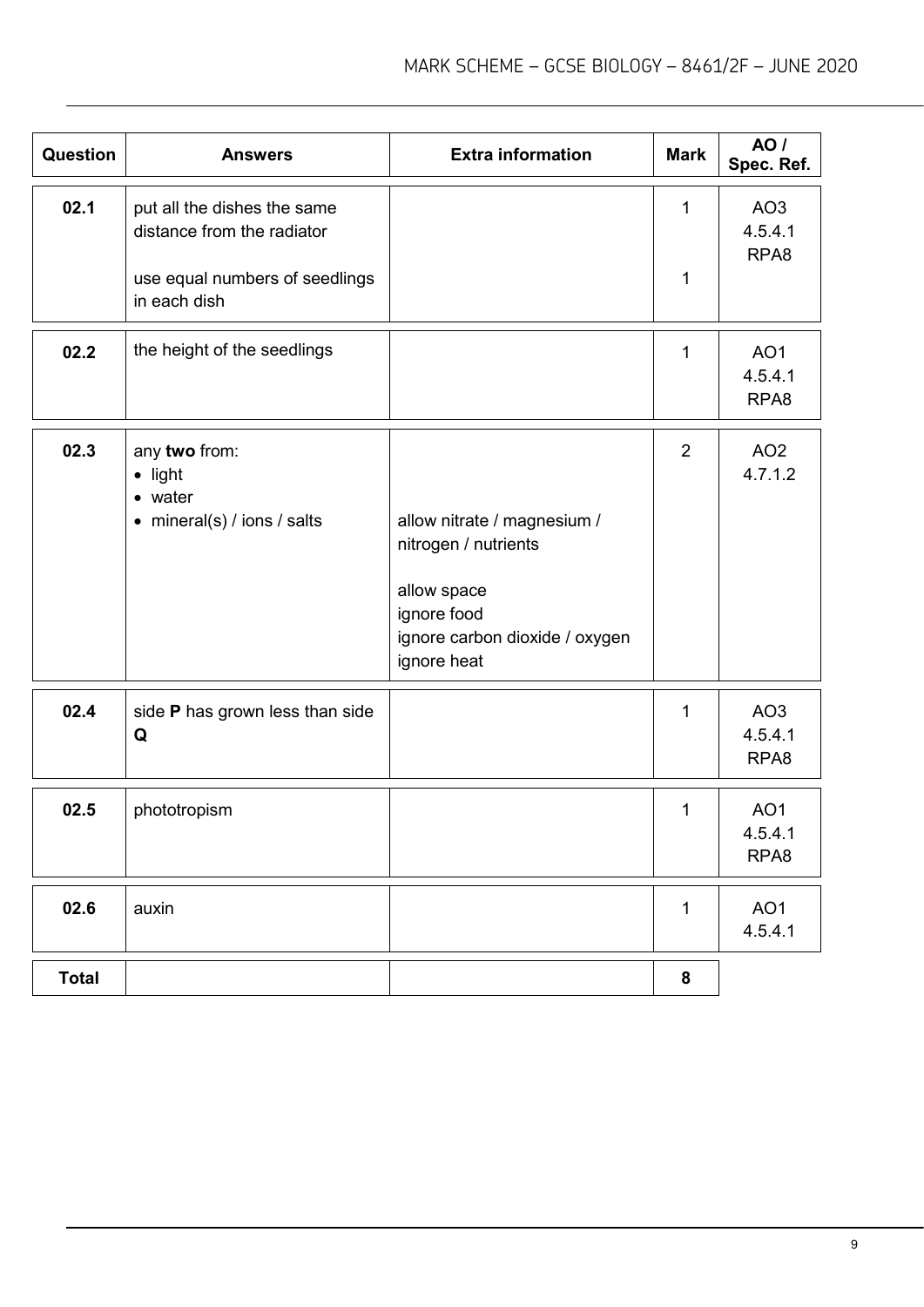| <b>Question</b>                       | <b>Answers</b>                                                   | <b>Extra information</b>                    | <b>Mark</b>    | <b>AO</b> /<br>Spec. Ref.                        |
|---------------------------------------|------------------------------------------------------------------|---------------------------------------------|----------------|--------------------------------------------------|
| 03.1                                  | 4 / four                                                         |                                             | 1              | AO <sub>1</sub><br>4.6.1.2                       |
| 03.2                                  | 23 / twenty three                                                | do not accept 23 pairs                      | 1              | AO <sub>1</sub><br>4.6.1.2                       |
| 03.3                                  | a different form of a gene                                       |                                             | 1              | AO <sub>1</sub><br>4.6.1.6                       |
| 03.4                                  | heterozygous                                                     |                                             | $\mathbf 1$    | AO <sub>2</sub><br>4.6.1.6                       |
| 03.5<br>mark<br>with 3.6<br>and 3.7   | Dd / dD<br>dd<br>dd                                              | allow 2 correct for 1 mark                  | $\overline{2}$ | AO <sub>2</sub><br>4.6.1.1<br>4.6.1.2<br>4.6.1.6 |
| 03.6<br>mark<br>with $3.5$<br>and 3.7 | ring around any Dd                                               | allow ecf from question 03.5                | $\mathbf{1}$   | AO <sub>2</sub><br>4.6.1.6                       |
| 03.7<br>mark<br>with 3.5<br>and 3.6   | percentage must match answer<br>given to questions 03.5 and 03.6 | if no answer in question 03.5<br>allow 50 % | $\mathbf 1$    | AO <sub>3</sub><br>4.6.1.6                       |
| 03.8                                  | mutation / mutated                                               | do not accept mutant                        | 1              | AO <sub>1</sub><br>4.6.2.1                       |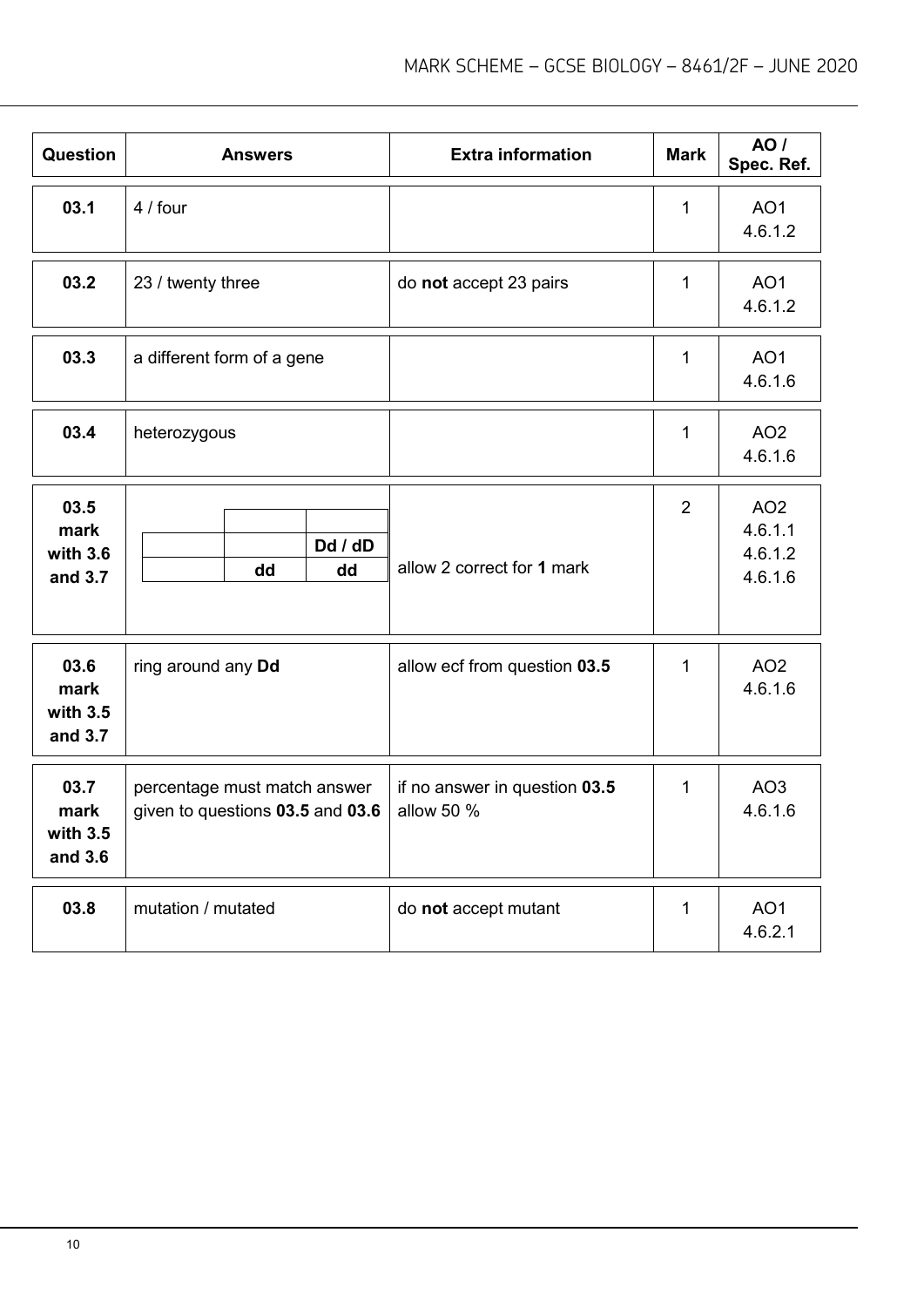| 03.9  | any one from:<br>• to help them prepare<br>• to inform whether to consider<br>having an abortion<br>• to find out if they have passed<br>on the disorder | allow to see if the child / embryo<br>has the disorder<br>allow answers referring to<br>genetic disorders, or specific<br>example such as Dupuytren's /<br>cystic fibrosis |    | AO3<br>4.6.1.7 |
|-------|----------------------------------------------------------------------------------------------------------------------------------------------------------|----------------------------------------------------------------------------------------------------------------------------------------------------------------------------|----|----------------|
| Total |                                                                                                                                                          |                                                                                                                                                                            | 10 |                |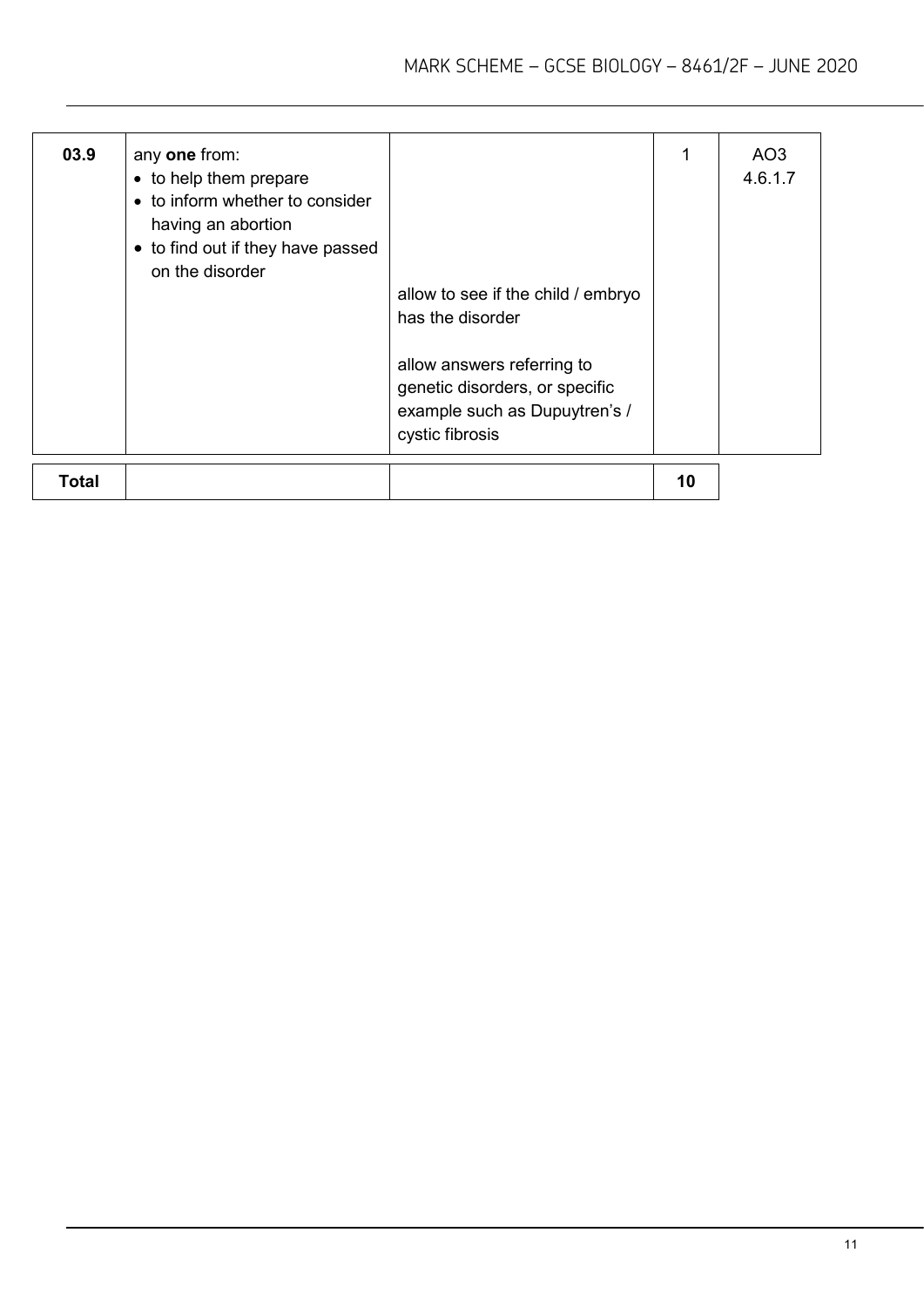| Question | <b>Answers</b>            | <b>Extra information</b> | <b>Mark</b>  | AO /<br>Spec. Ref.       |
|----------|---------------------------|--------------------------|--------------|--------------------------|
| 04.1     | $\frac{1430}{2600}$ × 100 |                          | 1            | AO <sub>2</sub><br>4.5.1 |
|          |                           |                          |              | 4.5.3.3                  |
|          | 55 (%)                    |                          | 1            |                          |
| 04.2     | (volume) increases        | allow (volume) goes up   | $\mathbf 1$  | AO <sub>2</sub>          |
|          |                           |                          |              | 4.5.1                    |
|          |                           |                          |              | 4.5.2.4                  |
|          |                           |                          |              | 4.5.3.3                  |
| 04.3     | drink (a lot / more)      |                          | $\mathbf 1$  | AO <sub>2</sub>          |
|          |                           |                          |              | 4.5.1                    |
|          |                           |                          |              | 4.5.3.3                  |
| 04.4     |                           | this order only          |              | AO <sub>1</sub>          |
|          | filtration                |                          | $\mathbf{1}$ | 4.5.3.3                  |
|          | reabsorption              |                          | 1            |                          |
|          |                           |                          |              |                          |
|          | excretion                 |                          | 1            |                          |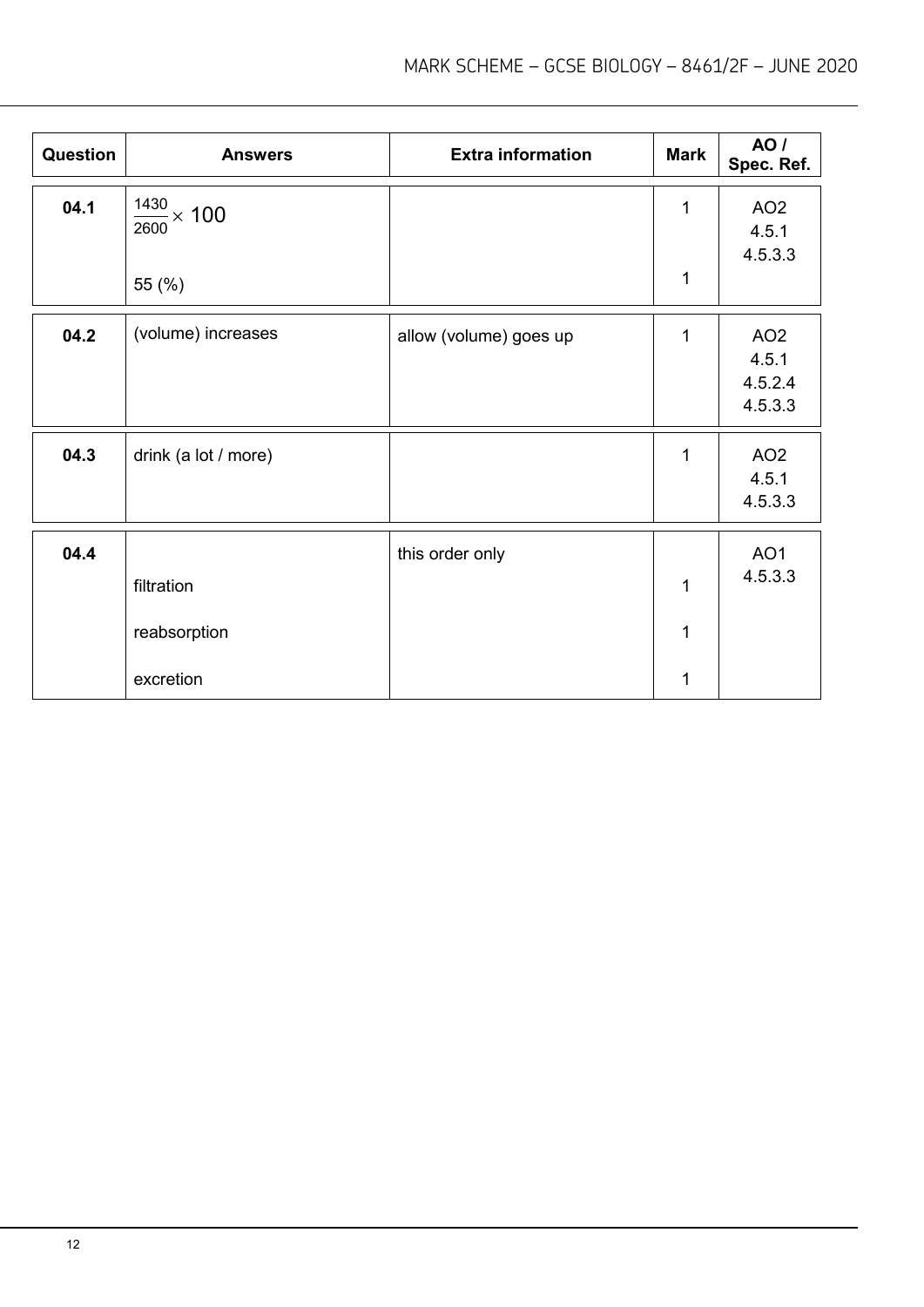| Question     |                                                                                                                                                                                                                                                                                                                                                                                                                                                      | <b>Answers</b> | <b>Mark</b> | <b>AO</b> /<br>Spec. Ref.  |
|--------------|------------------------------------------------------------------------------------------------------------------------------------------------------------------------------------------------------------------------------------------------------------------------------------------------------------------------------------------------------------------------------------------------------------------------------------------------------|----------------|-------------|----------------------------|
| 04.5         | Level 2: Scientifically relevant facts, events or processes are<br>identified and given in detail to form an accurate account.                                                                                                                                                                                                                                                                                                                       |                |             | AO <sub>3</sub><br>4.5.3.3 |
|              | Level 1: Facts, events or processes are identified and simply<br>stated but their relevance is not clear.                                                                                                                                                                                                                                                                                                                                            |                |             |                            |
|              | No relevant content                                                                                                                                                                                                                                                                                                                                                                                                                                  |                | $\mathbf 0$ |                            |
|              | <b>Indicative content</b>                                                                                                                                                                                                                                                                                                                                                                                                                            |                |             |                            |
|              | <b>Advantages of kidney transplant</b><br>• no need for regular / long hospital visits or is a long-term solution<br>• flexible lifestyle, such as can go on holidays<br>• may not live near a hospital or reference to transport costs<br>• no risk of infection from frequent needles / treatment<br>• less / no need to control diet<br>• maintains correct concentration of substances in blood / body<br>• cheaper long term for NHS / hospital |                |             |                            |
|              | Disadvantages of kidney transplant                                                                                                                                                                                                                                                                                                                                                                                                                   |                |             |                            |
|              | • may be rejected<br>• have to keep taking anti-rejection drugs or immunosuppressants<br>• (suitable) donor may not be available or need for tissue matching<br>• risk from surgery (e.g. anaesthesia or infection)<br>• recovery from surgery will take a long time<br>• does not last forever (therefore further surgery needed)                                                                                                                   |                |             |                            |
|              | For Level 2, answers must refer to both advantages and<br>disadvantages                                                                                                                                                                                                                                                                                                                                                                              |                |             |                            |
| <b>Total</b> |                                                                                                                                                                                                                                                                                                                                                                                                                                                      |                | 11          |                            |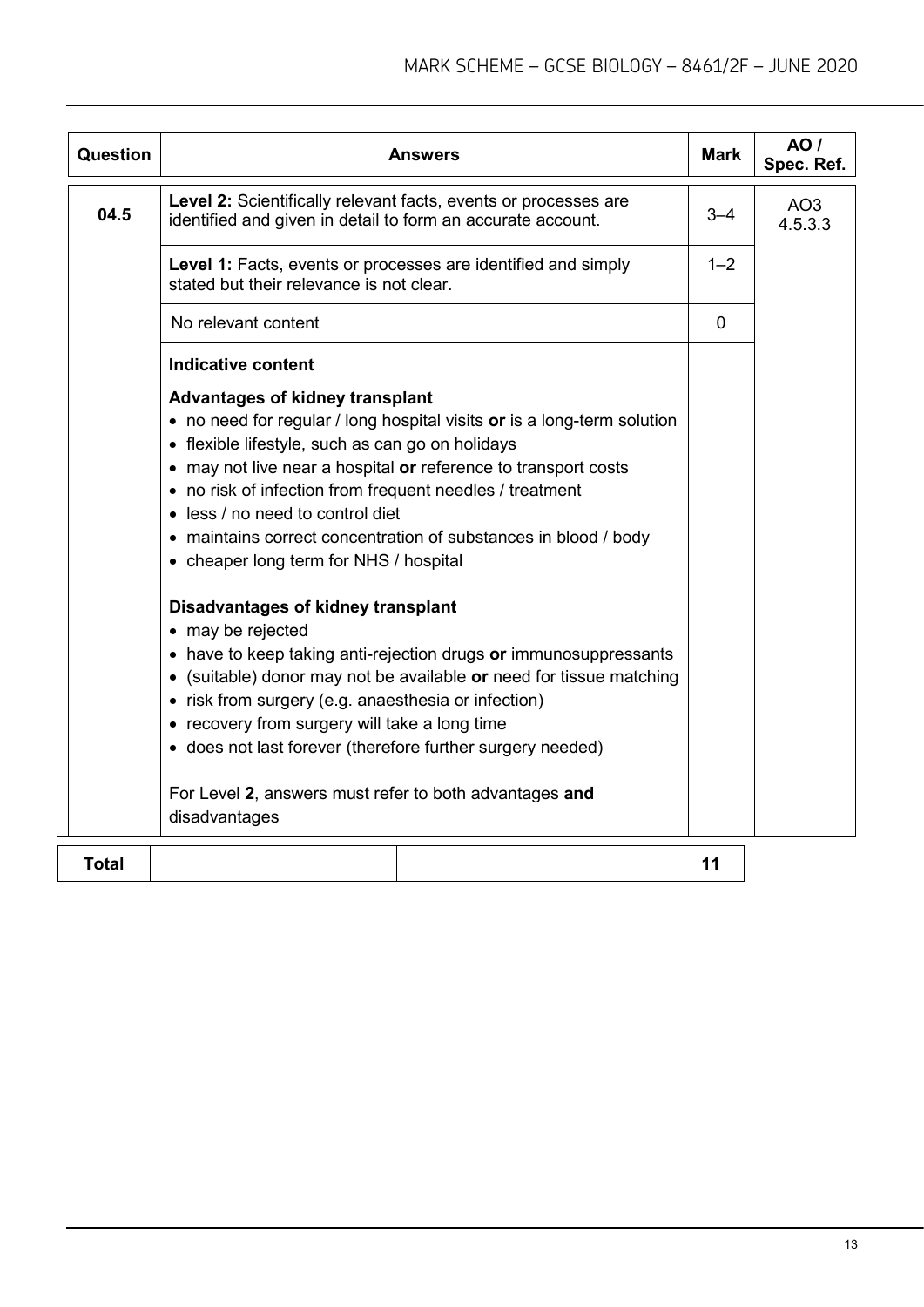| <b>Question</b> | <b>Answers</b>                                   | <b>Extra information</b>                      | <b>Mark</b>  | <b>AO</b> /<br>Spec. Ref.           |
|-----------------|--------------------------------------------------|-----------------------------------------------|--------------|-------------------------------------|
| 05.1            | (A) cerebellum                                   |                                               | 1            | AO <sub>1</sub><br>4.5.2.2          |
|                 | (B) pituitary gland                              |                                               | 1            | AO <sub>1</sub><br>4.5.3.1          |
|                 | (C) cerebral cortex                              |                                               | 1            | AO <sub>1</sub><br>4.5.2.2          |
| 05.2            | cerebellum                                       |                                               | $\mathbf{1}$ | AO <sub>1</sub><br>4.5.2.2          |
| 05.3            | coordinator                                      |                                               | 1            | AO <sub>1</sub><br>4.5.1<br>4.5.2.1 |
| 05.4            | neurone                                          | allow nerve (cell)<br>ignore names of neurone | 1            | AO <sub>1</sub><br>4.5.2.1          |
| 05.5            | retina                                           |                                               | 1            | AO <sub>1</sub><br>4.5.2.3          |
| 05.6            | can see fruit / food                             | allow can find fruit / food                   | 1            | AO <sub>2</sub>                     |
|                 | (so) get more food                               |                                               | 1            | 4.5.2.3<br>4.7.1.4                  |
| 05.7            | accommodation                                    |                                               | 1            | AO <sub>1</sub><br>4.5.2.3          |
| 05.8            | light rays are refracted less                    |                                               | $\mathbf{1}$ | AO1<br>4.5.2.3                      |
| 05.9            | any one from:<br>· myopia<br>• short-sightedness | allow near-sightedness                        | $\mathbf{1}$ | AO1<br>4.5.2.3                      |
| <b>Total</b>    |                                                  |                                               | 12           |                                     |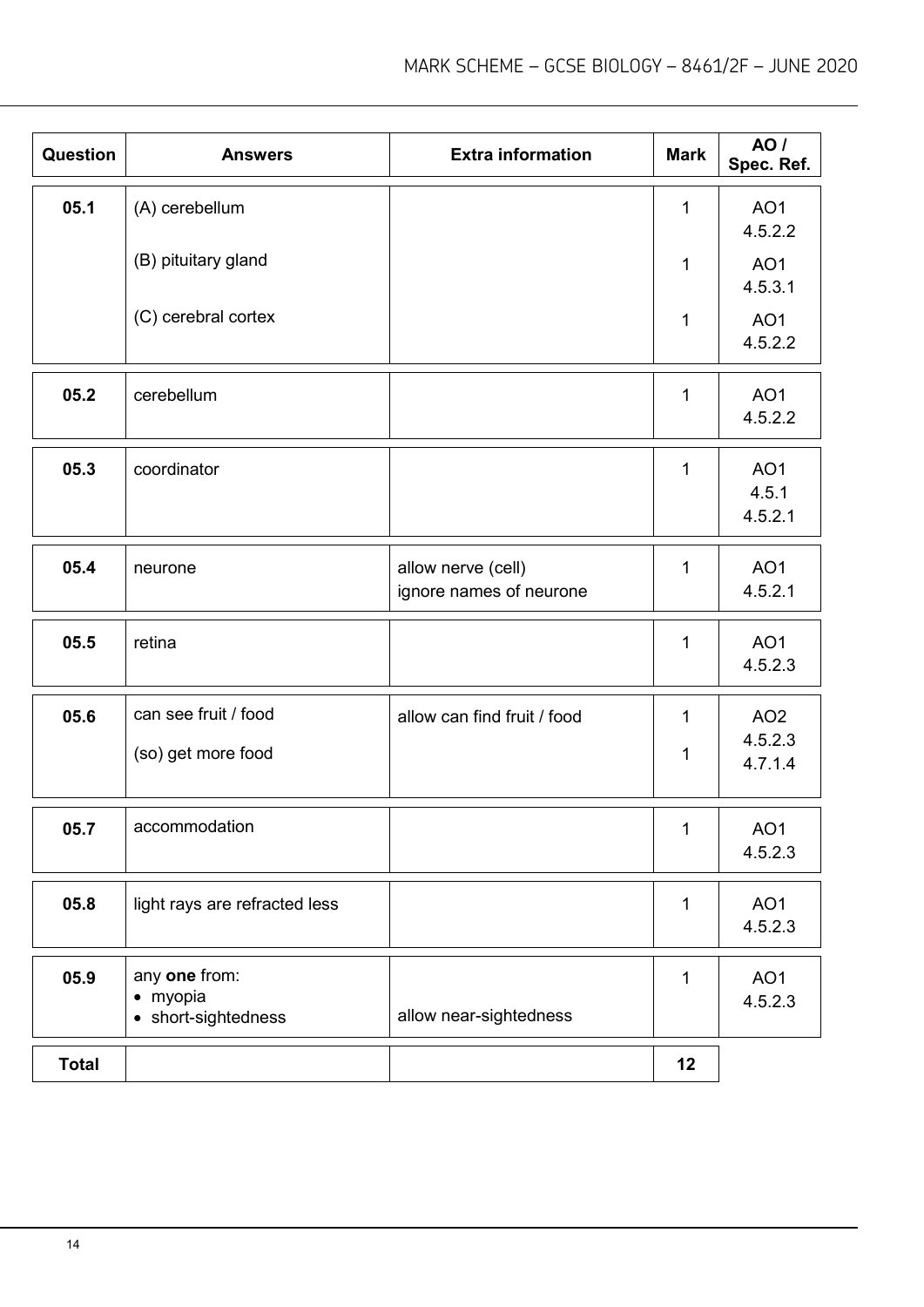| Question | <b>Answers</b>                                                                                                       | <b>Extra information</b>                                                                                                                                        | <b>Mark</b> | <b>AO</b> /<br>Spec. Ref.             |
|----------|----------------------------------------------------------------------------------------------------------------------|-----------------------------------------------------------------------------------------------------------------------------------------------------------------|-------------|---------------------------------------|
| 06.1     | Elasmotherium                                                                                                        |                                                                                                                                                                 | 1           | AO <sub>2</sub><br>4.6.4              |
| 06.2     | eukaryota                                                                                                            |                                                                                                                                                                 | 1           | AO <sub>2</sub><br>4.6.4              |
| 06.3     | <b>Carl Woese</b>                                                                                                    |                                                                                                                                                                 | 1           | AO <sub>1</sub><br>4.6.4              |
| 06.4     | any one from:<br>• fighting / competing for mates<br>/ food / territory<br>• to kill predators / prey                | allow for defence / protection                                                                                                                                  | 1           | AO <sub>2</sub><br>4.7.1.1<br>4.7.1.4 |
| 6.5      | (bones or hard tissues) did not<br>decay                                                                             | allow soft tissues decayed or<br>were eaten<br>allow other parts decayed or<br>were eaten<br>allow horn could be damaged /<br>lost in fighting                  | 1           | AO <sub>1</sub><br>4.6.3.5            |
| 06.6     | any one from:<br>• compare to other fossils of<br>known age<br>• by the age of the rocks<br>(where fossil was found) | allow compare with the fossil<br>record<br>allow depth underground (where<br>fossil was found)<br>allow (radio)carbon / isotope<br>dating<br>allow DNA analysis | 1           | AO <sub>2</sub><br>4.6.3.5<br>4.6.3.6 |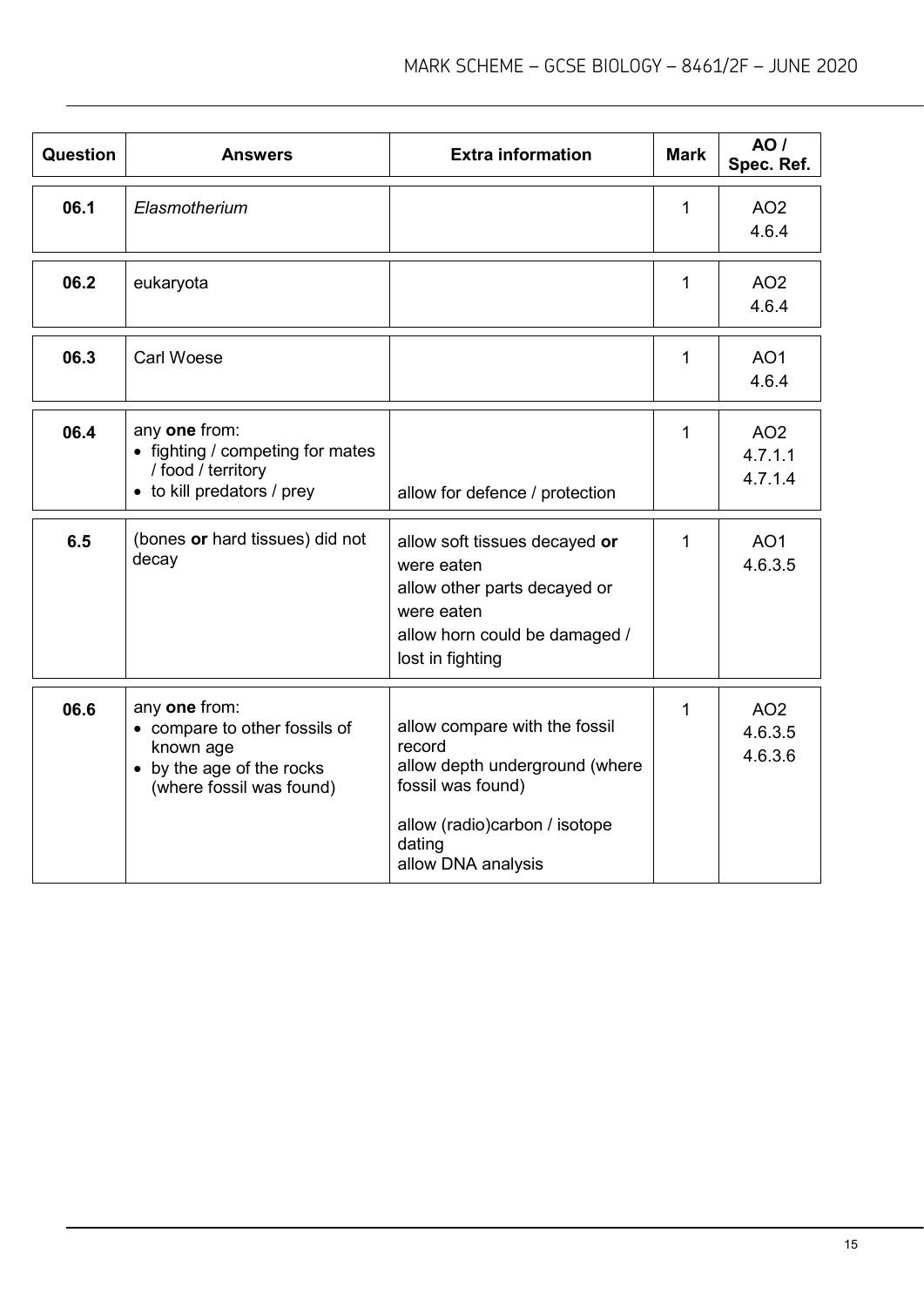| 06.7<br>mark<br>with 06.8 | 0.05 (million years ago)                                                           |                                                                           | 1  | AO <sub>2</sub><br>4.6.3.6 |
|---------------------------|------------------------------------------------------------------------------------|---------------------------------------------------------------------------|----|----------------------------|
| 06.8<br>mark              | $0.2 - 0.05$                                                                       | allow $0.05 \times 3$<br>allow ecf from question 06.7                     | 1  | AO <sub>2</sub><br>4.6.3.6 |
| with 06.7                 | 0.15                                                                               |                                                                           | 1  |                            |
|                           | 150 000 (years)                                                                    | allow 0.15 million (years)                                                | 1  |                            |
| 06.9                      | any two from:<br>· drought                                                         | ignore pollution                                                          | 2  | AO <sub>2</sub><br>4.6.3.6 |
|                           | • ice age / global warming<br>• volcanic activity<br>• asteroid / meteor collision | allow earthquakes / tsunami                                               |    |                            |
|                           | • (new) predators                                                                  | allow hunters / poachers / eaten                                          |    |                            |
|                           | • (new) disease                                                                    | allow named pathogen                                                      |    |                            |
|                           | • competition for food                                                             | allow lack of food                                                        |    |                            |
|                           | • competition for mates                                                            | allow isolation or lack of mates                                          |    |                            |
|                           | • lack of habitat or habitat<br>change                                             |                                                                           |    |                            |
|                           |                                                                                    | if no other marks awarded allow                                           |    |                            |
|                           |                                                                                    | natural disaster or climate<br>change or catastrophic event for<br>1 mark |    |                            |
| <b>Total</b>              |                                                                                    |                                                                           | 12 |                            |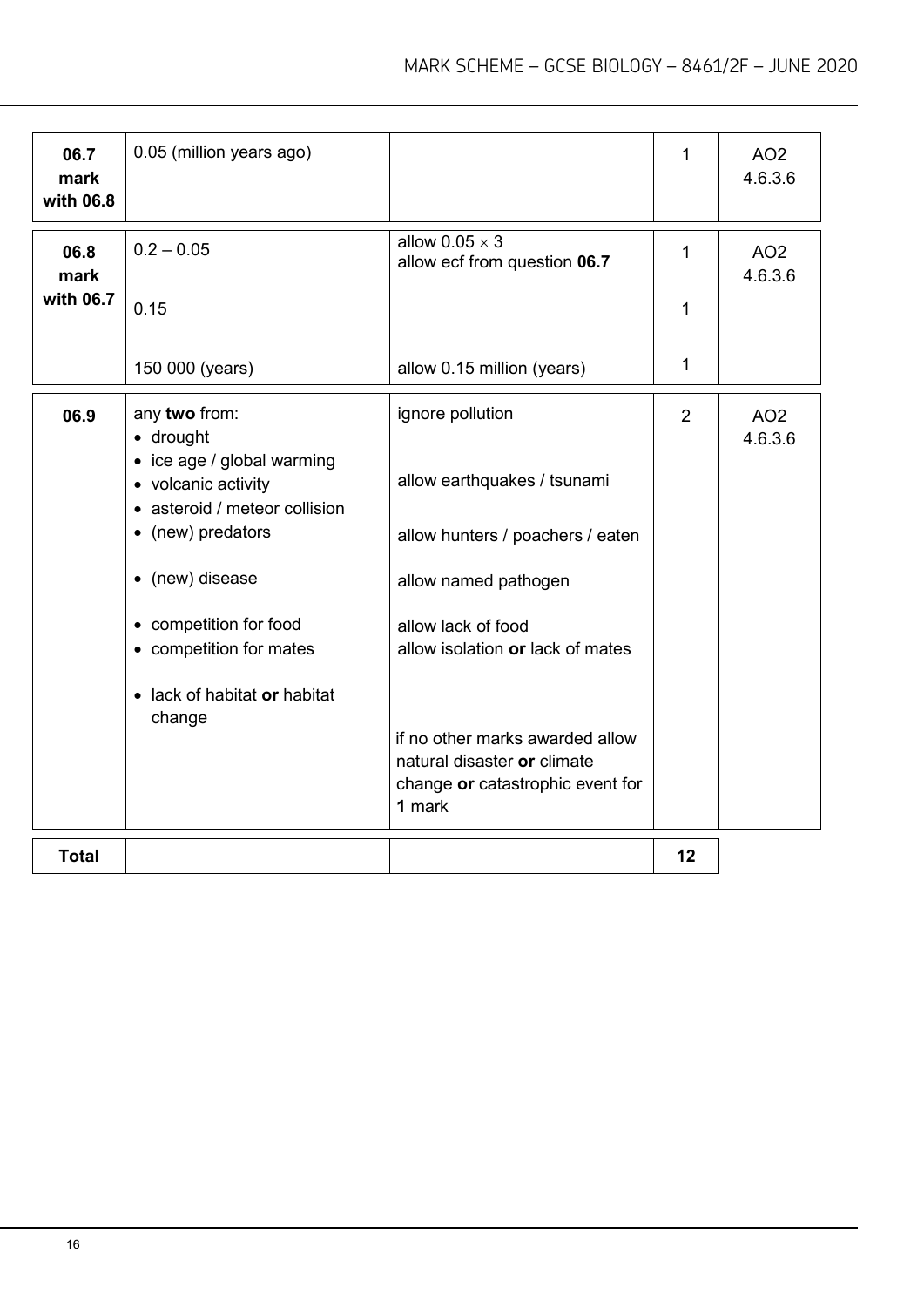| <b>Question</b>           | <b>Answers</b>                                                                                                                                                                                                                                                                                                                                                                    | <b>Extra information</b>                             | <b>Mark</b>    | <b>AO</b> /<br>Spec. Ref.             |
|---------------------------|-----------------------------------------------------------------------------------------------------------------------------------------------------------------------------------------------------------------------------------------------------------------------------------------------------------------------------------------------------------------------------------|------------------------------------------------------|----------------|---------------------------------------|
| 07.1                      | any two from:<br>· double<br>$\bullet$ helix<br>$\bullet$ long / thin                                                                                                                                                                                                                                                                                                             | allow two strands<br>allow twisted / spiral / coiled | $\overline{2}$ | AO1<br>4.6.1.4                        |
| 07.2                      | bases                                                                                                                                                                                                                                                                                                                                                                             |                                                      | $\mathbf 1$    | AO <sub>1</sub><br>4.6.1.5            |
| 07.3                      | protein                                                                                                                                                                                                                                                                                                                                                                           |                                                      | $\mathbf 1$    | AO <sub>1</sub><br>4.6.1.4<br>4.6.1.5 |
| 07.4                      | nucleotide                                                                                                                                                                                                                                                                                                                                                                        |                                                      | $\mathbf{1}$   | AO <sub>1</sub><br>4.6.1.5            |
| 07.5<br>mark<br>with 07.6 | $0.34 \times 6000$<br>2040 (million nm)                                                                                                                                                                                                                                                                                                                                           |                                                      | 1<br>1         | AO <sub>2</sub><br>4.6.1.4<br>4.6.1.5 |
| 07.6<br>mark<br>with 07.5 | answer from question 07.5<br>correctly converted                                                                                                                                                                                                                                                                                                                                  | if no answer to question 07.5,<br>allow 2.04 (m)     | $\mathbf{1}$   | AO <sub>2</sub><br>4.6.1.4<br>4.6.1.5 |
| 07.7                      | any one of:<br>• to determine if the cancer is<br>genetic (or caused by lifestyle<br>factors)<br>• to inform / help treatment<br>• to allow embryo screening to<br>ensure allele is not passed on<br>• to inform relatives if they have<br>inherited (affected) gene /<br>allele<br>• to detect cancer early or<br>before symptoms show<br>• to understand cause of the<br>cancer |                                                      | 1              | AO <sub>3</sub><br>4.6.1.7<br>4.2.2.7 |
| <b>Total</b>              |                                                                                                                                                                                                                                                                                                                                                                                   |                                                      | 9              |                                       |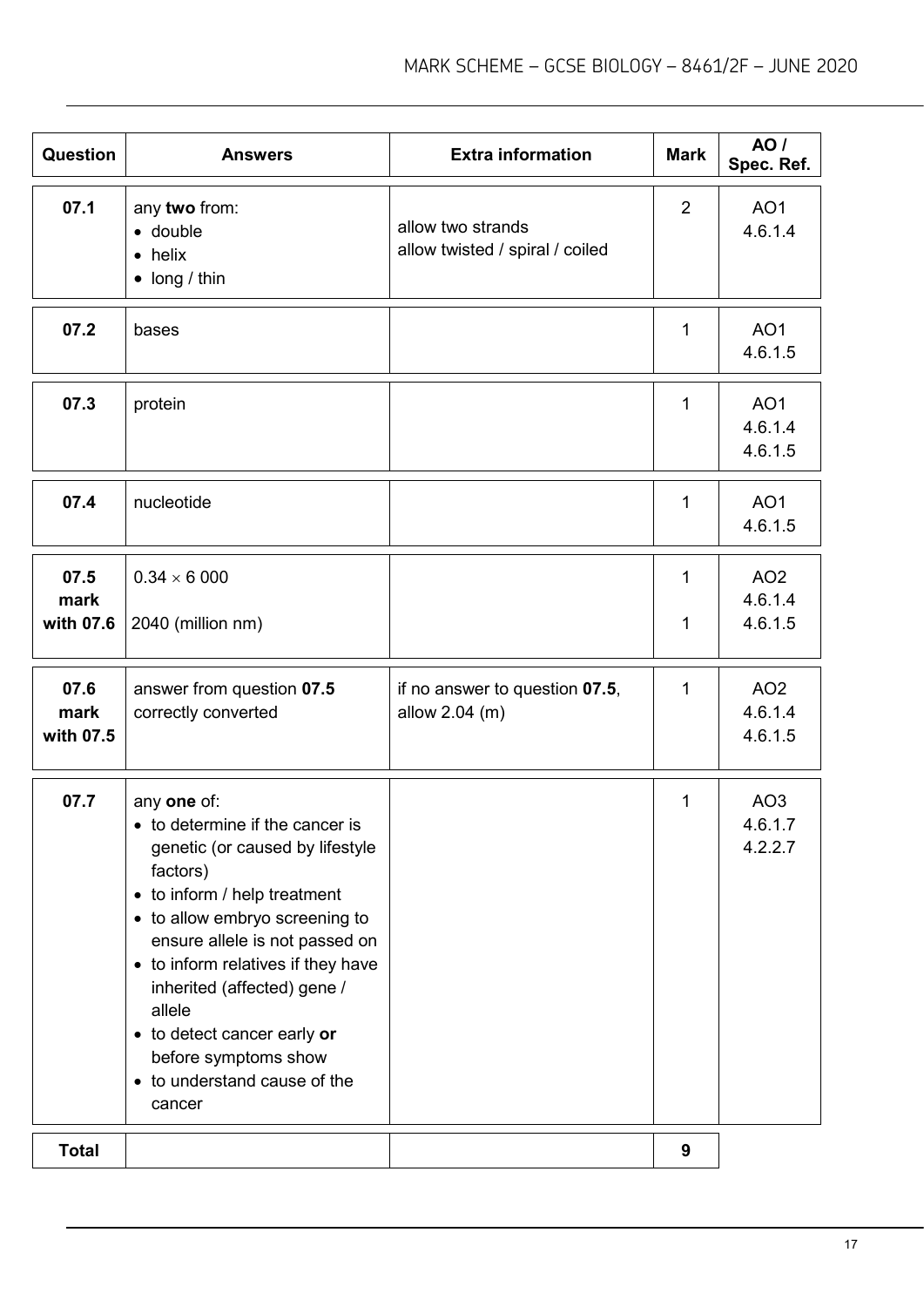| Question | <b>Answers</b>                                                                                                                                                                                                       | <b>Extra information</b>                                                                                                                                              | <b>Mark</b>    | AO /<br>Spec. Ref.                                         |
|----------|----------------------------------------------------------------------------------------------------------------------------------------------------------------------------------------------------------------------|-----------------------------------------------------------------------------------------------------------------------------------------------------------------------|----------------|------------------------------------------------------------|
| 08.1     | bacteria                                                                                                                                                                                                             | allow singular                                                                                                                                                        | $\mathbf{1}$   | AO <sub>1</sub>                                            |
|          | fungi                                                                                                                                                                                                                | allow mould                                                                                                                                                           | 1              | 4.7.2.2<br>4.7.2.3                                         |
|          |                                                                                                                                                                                                                      | ignore microbes / germs /<br>decomposers<br>do not accept viruses                                                                                                     |                |                                                            |
| 08.2     | fatty $acid(s)$                                                                                                                                                                                                      |                                                                                                                                                                       | 1              | AO <sub>2</sub><br>4.7.2.3<br>4.2.2.1<br>RPA <sub>10</sub> |
| 08.3     | any one from:<br>• universal indicator (paper /<br>solution)<br>• pH meter                                                                                                                                           | allow UI (paper / solution)<br>ignore pH paper unqualified<br>allow pH probe<br>ignore datalogger unqualified<br>ignore Cresol red<br>ignore phenolphthalein / litmus | $\mathbf{1}$   | AO <sub>1</sub><br>4.7.2.3<br>RPA <sub>10</sub>            |
| 08.4     | any two from:<br>• volume of milk<br>• exposure to air / oxygen<br>• sterilise test tubes<br>• treatment of milk before<br>investigation<br>• freshness / age of milk (at<br>start)<br>• time of day pH was measured | allow amount of milk<br>allow bungs on test tubes<br>allow example such as<br>pasteurised or not<br>allow starting pH of milk                                         | $\overline{2}$ | AO <sub>1</sub><br>4.7.2.3<br>RPA <sub>10</sub>            |
| 08.5     | almond (milk)                                                                                                                                                                                                        |                                                                                                                                                                       | 1              | AO <sub>3</sub><br>4.7.2.3<br>RPA <sub>10</sub>            |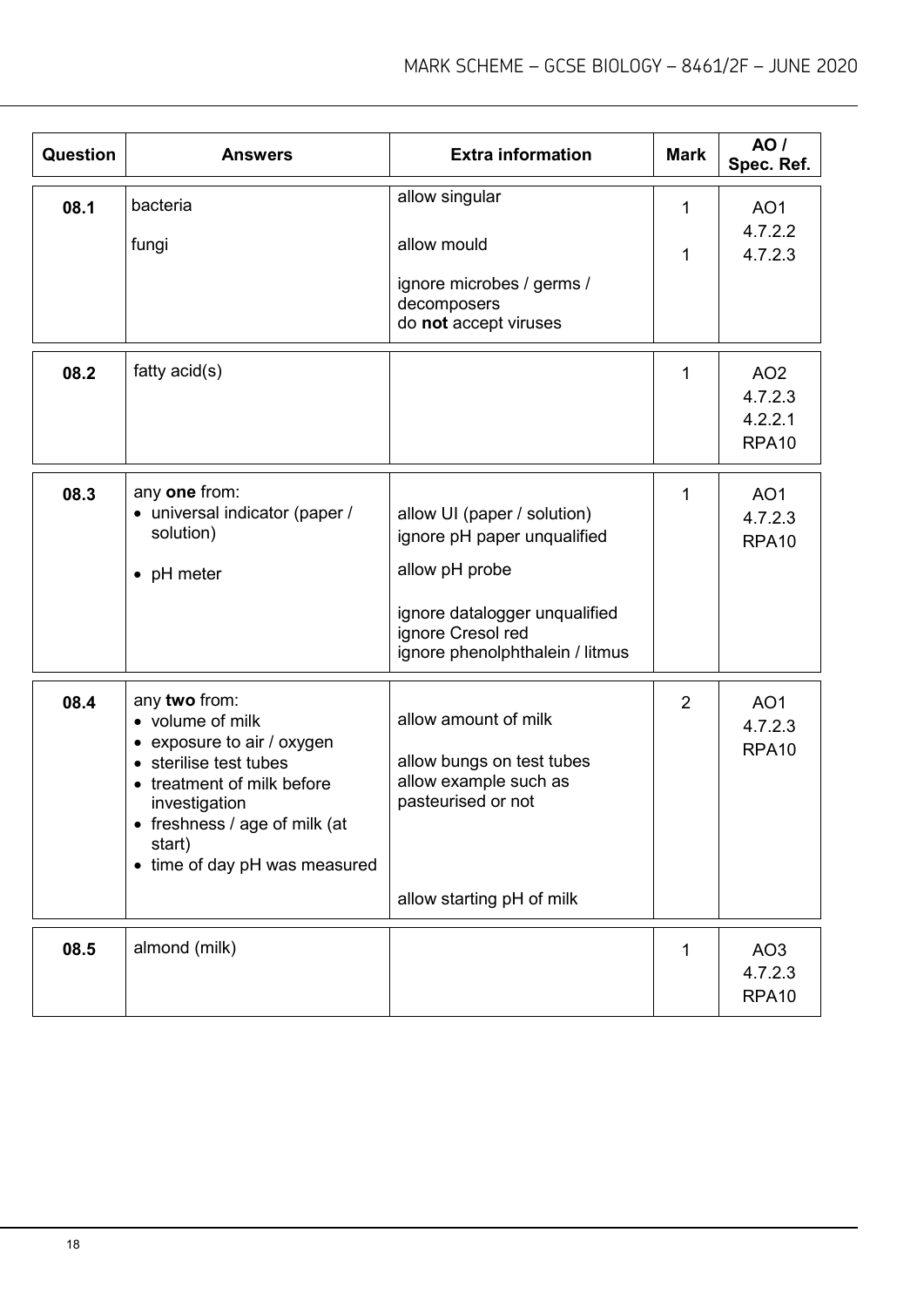| 08.6 | as temperature increases up to<br>15 °C the time taken (to reach<br>pH 5) decreases<br>above 15 $\degree$ C the time taken (to<br>reach pH 5) stays the same                                                                                                                               | allow converse                                                                                                                                                                                                                           | 1<br>1         | AO <sub>2</sub><br>4.7.2.3<br>RPA <sub>10</sub>            |
|------|--------------------------------------------------------------------------------------------------------------------------------------------------------------------------------------------------------------------------------------------------------------------------------------------|------------------------------------------------------------------------------------------------------------------------------------------------------------------------------------------------------------------------------------------|----------------|------------------------------------------------------------|
|      |                                                                                                                                                                                                                                                                                            | if no other mark awarded allow 1<br>mark for as temperature<br>increases the time taken (to<br>reach $5^{\circ}$ C) decreases and then<br>stays the same                                                                                 |                |                                                            |
| 08.7 | any one from:<br>• bacteria / microbes /<br>microorganisms / fungi<br>dividing faster (when warmer)<br>reactions (in the bacteria) are<br>happening faster (to decay<br>milk)                                                                                                              | allow converse if clearly<br>describing $5^{\circ}$ C<br>allow number of bacteria /<br>microbes / microorganisms /<br>fungi increasing (when warmer)<br>allow more bacteria microbes /<br>microorganisms / fungi                         | 1              | AO <sub>2</sub><br>4.7.2.3<br>4.1.1.6<br>RPA <sub>10</sub> |
|      | (because there is) more<br>(kinetic) energy                                                                                                                                                                                                                                                | allow particles move faster<br>allow more collisions between<br>particles                                                                                                                                                                |                |                                                            |
|      | enzyme activity is higher (at<br>10 °C than at 5 °C)                                                                                                                                                                                                                                       | allow enzymes work faster<br>ignore enzymes work better                                                                                                                                                                                  |                |                                                            |
| 08.8 | any two from:<br>• different concentration / type<br>of fat / lipid<br>• different concentration / type<br>of proteins / carbohydrate /<br>sugar<br>• different (amount / type of)<br>bacteria present<br>• may have been pasteurised<br>by a different process<br>• different starting pH | allow different amounts of fat /<br>lipid<br>allow different amounts of<br>proteins / carbohydrate / sugar<br>allow may have been treated in<br>different ways (before the<br>investigation)<br>ignore different oxygen<br>concentration | $\overline{2}$ | AO <sub>3</sub><br>4.7.2.3<br>RPA <sub>10</sub>            |
|      |                                                                                                                                                                                                                                                                                            |                                                                                                                                                                                                                                          |                |                                                            |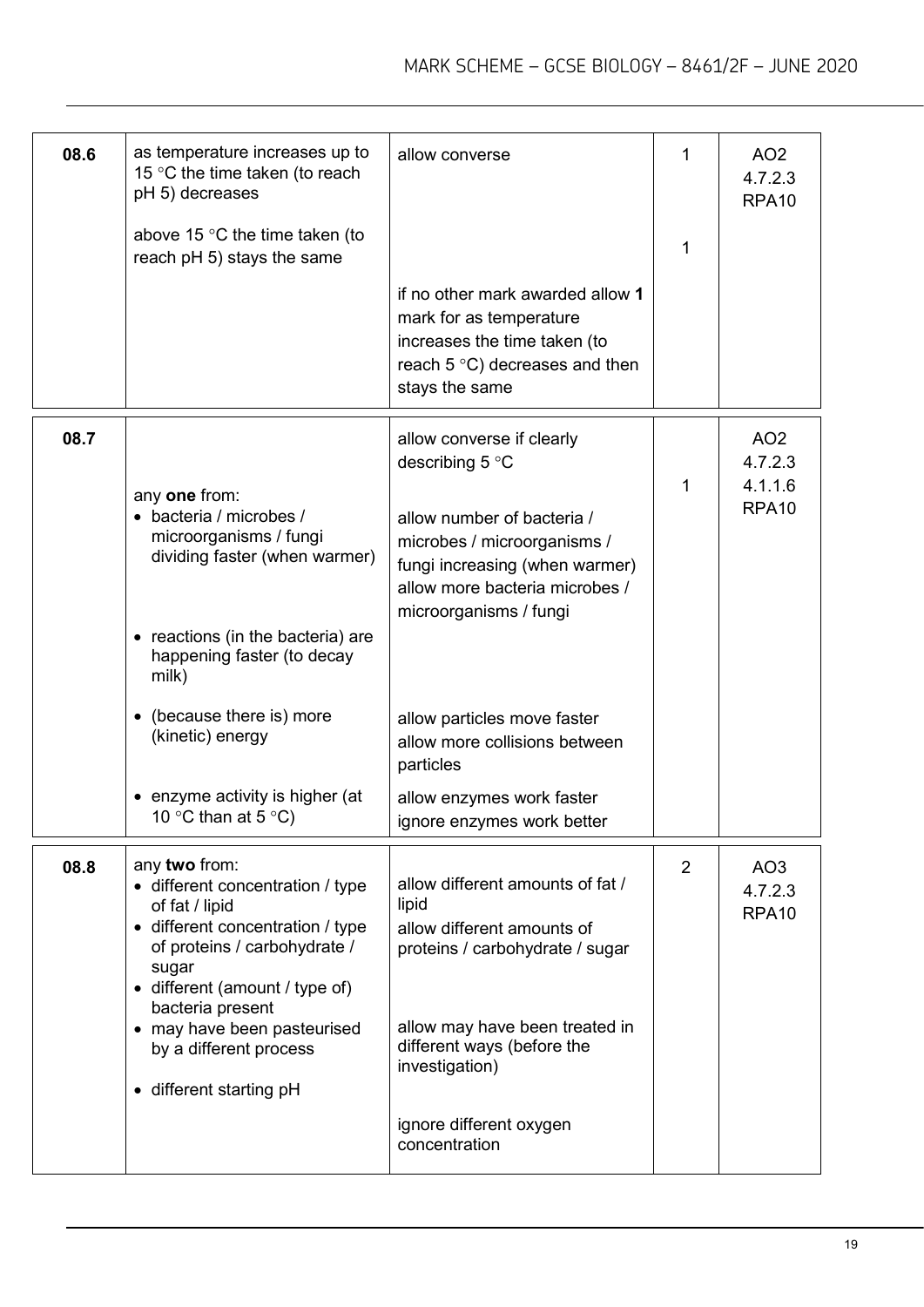| 08.9         | determine the types of bacteria<br>present in the milk |    | AO <sub>3</sub><br>4.7.2.3<br>RPA <sub>10</sub> |
|--------------|--------------------------------------------------------|----|-------------------------------------------------|
| <b>Total</b> |                                                        | 13 |                                                 |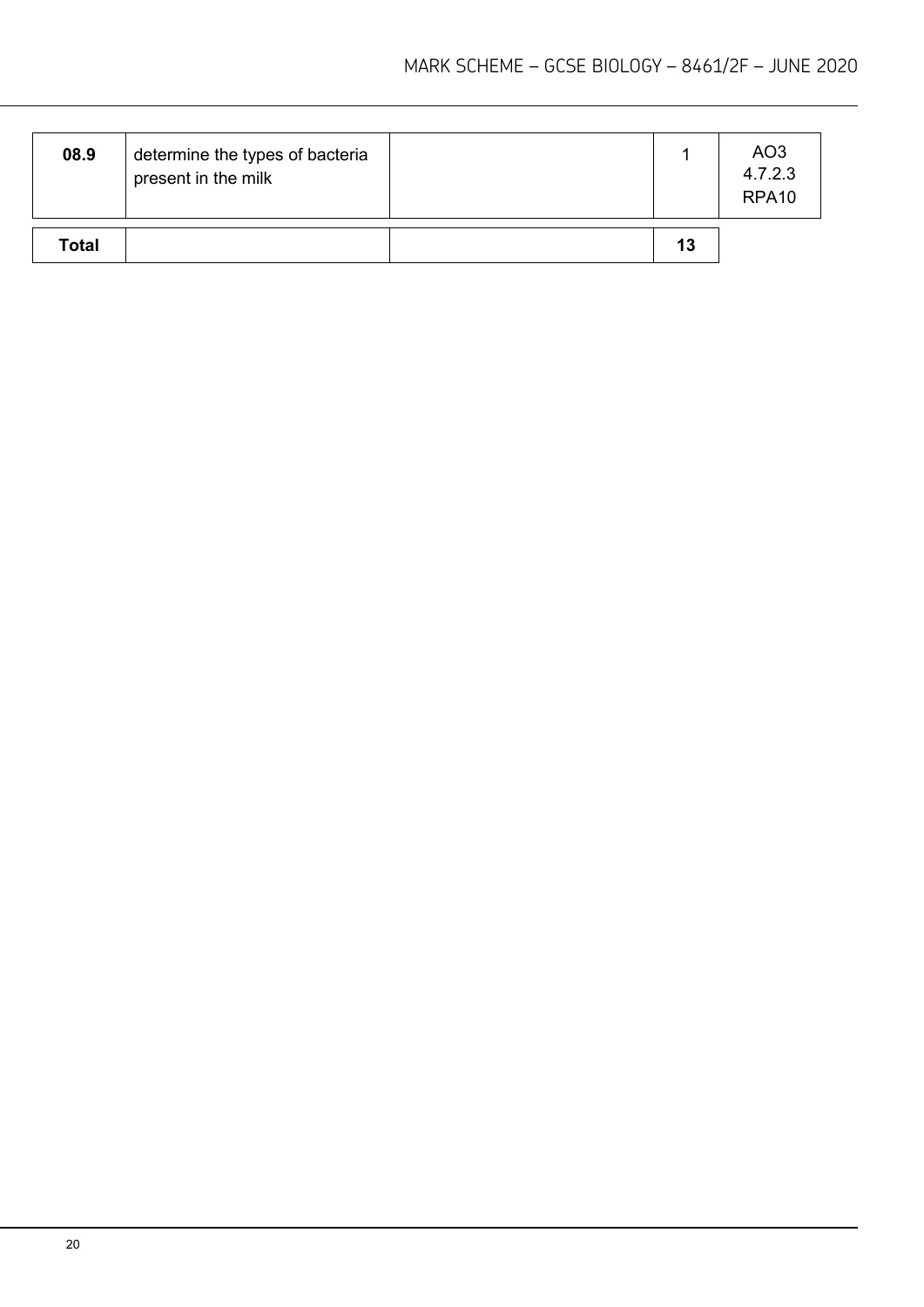| Question             | Answers                                                 | <b>Extra information</b>                                                                       | <b>Mark</b> | AO/<br>Spec. Ref.                     |
|----------------------|---------------------------------------------------------|------------------------------------------------------------------------------------------------|-------------|---------------------------------------|
| 09.1                 | 6.0<br>$\overline{1.6}$                                 | allow a range of 5.9 to 6.1 for<br>6.0                                                         | 1           | AO <sub>2</sub><br>4.7.3.2            |
|                      | 3.75                                                    | do not accept if a unit is given                                                               | 1           |                                       |
|                      |                                                         | if no other marks awarded, allow<br>a correct answer using a value<br>of 5.8 or 6.2 for 1 mark |             |                                       |
| 09.2                 | $2.5 - 1.6$<br>50                                       | allow<br>0.9<br>$\overline{50}$                                                                | 1           | AO <sub>2</sub><br>4.7.3.2            |
|                      | 0.018 (billion per year)                                |                                                                                                | 1           |                                       |
| 09.3<br>view<br>with | suitable extrapolation line on<br>Figure 2              | allow straight extrapolation                                                                   | 1           | AO <sub>2</sub><br>4.7.3.2            |
| <b>Figure</b><br>12  | reading taken at 2050 from<br>student's line            | allow a tolerance of $\pm \frac{1}{2}$ small<br>square                                         | 1           |                                       |
|                      |                                                         | allow 1 mark for 10 billion if no<br>extrapolation drawn                                       |             |                                       |
| 09.4                 | fewer fish caught or limit the<br>number of fish caught | allow a method of doing this, eg<br>increase mesh size or do not<br>catch young fish           | 1           | AO <sub>1</sub><br>4.7.5.1<br>4.7.5.3 |
|                      | (remaining fish) can reproduce                          | allow more fish (survive to)<br>reproduce                                                      | 1           |                                       |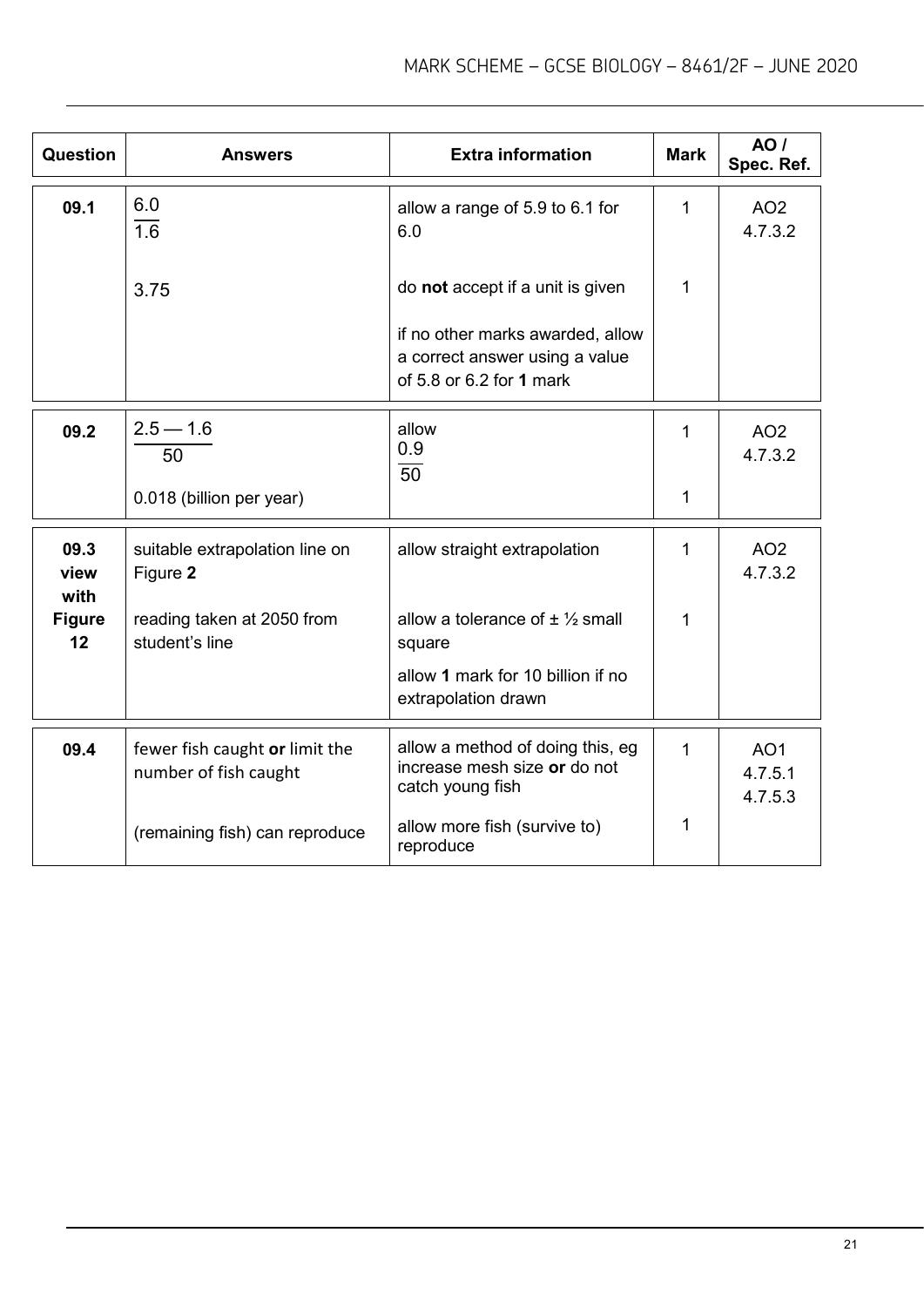| <b>Question</b> | <b>Answers</b>                                                                                                                                                                                                                                                                                                                                                                                                                                                                                                                                                                                                                                                                                                                                                                                                                                                                                                                                                                                                                                         | <b>Mark</b> | <b>AO</b> /<br>Spec. Ref.     |  |
|-----------------|--------------------------------------------------------------------------------------------------------------------------------------------------------------------------------------------------------------------------------------------------------------------------------------------------------------------------------------------------------------------------------------------------------------------------------------------------------------------------------------------------------------------------------------------------------------------------------------------------------------------------------------------------------------------------------------------------------------------------------------------------------------------------------------------------------------------------------------------------------------------------------------------------------------------------------------------------------------------------------------------------------------------------------------------------------|-------------|-------------------------------|--|
| 09.5            | <b>Level 2:</b> Scientifically relevant facts, events or processes are<br>identified and given in detail to form an accurate account.                                                                                                                                                                                                                                                                                                                                                                                                                                                                                                                                                                                                                                                                                                                                                                                                                                                                                                                  | $4 - 6$     | AO <sub>1</sub><br>4.7.3.1    |  |
|                 | <b>Level 1:</b> Facts, events or processes are identified and simply<br>stated but their relevance is not clear.                                                                                                                                                                                                                                                                                                                                                                                                                                                                                                                                                                                                                                                                                                                                                                                                                                                                                                                                       | $1 - 3$     | 4.7.3.2<br>4.7.3.3<br>4.7.3.4 |  |
|                 | No relevant content                                                                                                                                                                                                                                                                                                                                                                                                                                                                                                                                                                                                                                                                                                                                                                                                                                                                                                                                                                                                                                    | 0           | 4.7.3.6<br>4.7.3.5            |  |
|                 | <b>Indicative content</b><br>human land use<br>• increasing population requires more food<br>• crops / livestock for food<br>• farming crops for biofuels<br>• peat use as compost<br>• peat use as fuel<br>• increased use of pesticide / insecticide / herbicide / fertilisers<br>• use of free-range / organic methods increases land use (for<br>same yield)<br>link to biodiversity<br>• deforestation<br>• monocultures<br>• loss of hedgerows to make fields larger<br>• loss of habitat<br>• consequence of loss of habitat eg (change in) migration<br>• fertiliser run off polluting water<br>• use of pesticide / insecticide / herbicide reduces insects / plants<br>which damages food chains<br>• more soil erosion<br>link to atmospheric pollution<br>more carbon dioxide (from farm animals / machinery)<br>$\bullet$<br>• more methane (from cows)<br>climate change or global warming<br>example of impact on biodiversity<br>acid rain<br>• desertification<br>Answers referring to only land use or only biodiversity are level 1 |             | 4.7.5.1<br>4.7.5.2            |  |